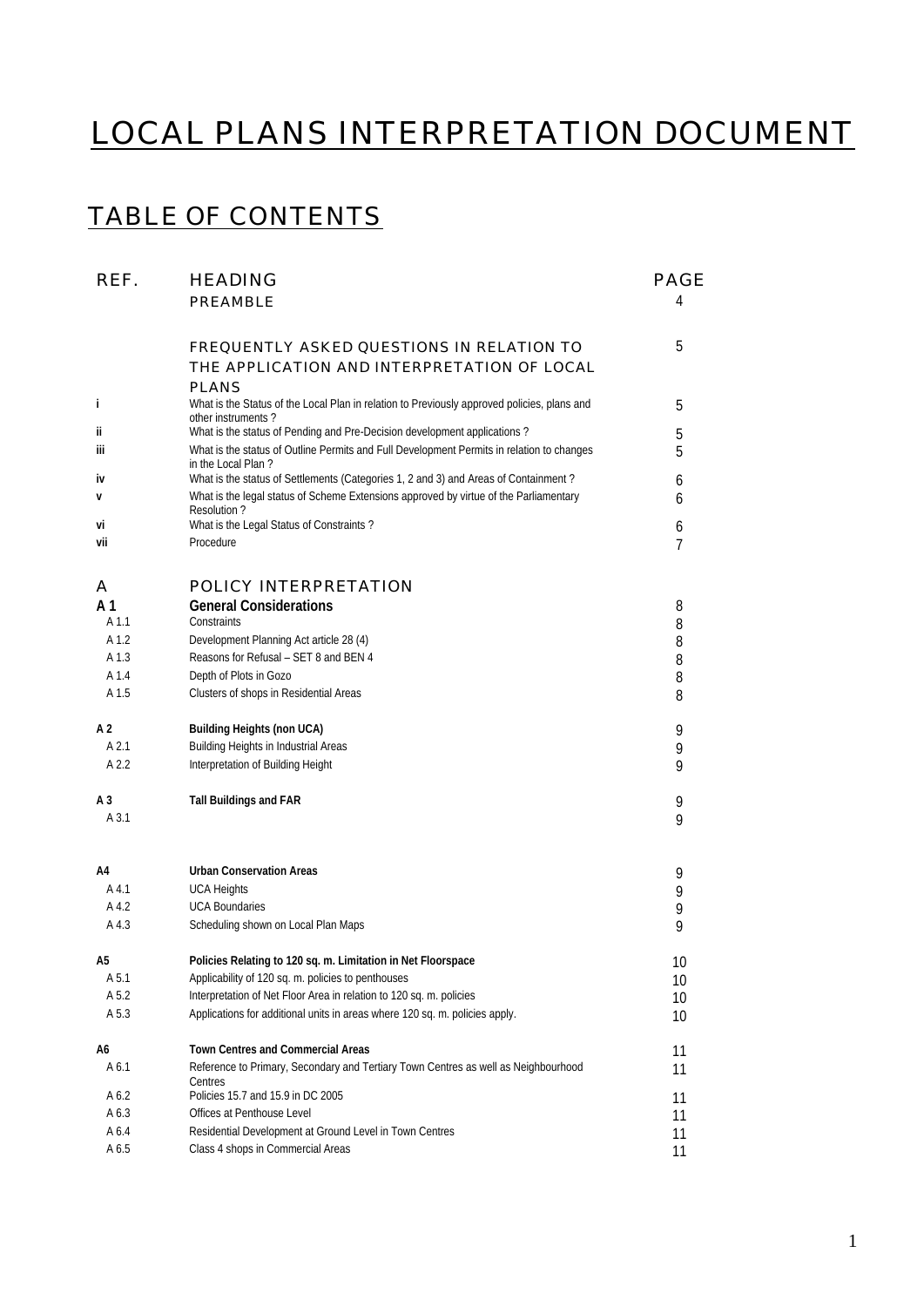| A7                                 | <b>ODZ Related Policies</b>                                                     | 12       |
|------------------------------------|---------------------------------------------------------------------------------|----------|
| A 7.1                              | Policy CG 04 (Also relevant to other Local Plans)                               | 12       |
| A 7.2                              | Rural Settlements and Farm Dwellings                                            | 12       |
| A 7.3                              | Permitted Development in Category 1 ODZ settlements                             |          |
|                                    |                                                                                 | 12       |
| A 7.4                              | Semi-Basements in Category 2 ODZ settlements                                    | 13       |
| A 7.5                              | DZ edge applications                                                            | 13       |
| A 7.6                              | Depth of Development in Category 2 ODZ settlements                              | 13       |
| A 7.7                              | Agricultural Development & Subdivision of Agricultural Land                     | 13       |
| A8                                 | Area Specific Policies                                                          | 14       |
|                                    |                                                                                 |          |
| A 8.1                              | North Harbours Local Plan (NHLP)                                                | 14       |
| A 8.1a                             | NHLP - NHSJ 15 - Policy Interpretation                                          | 14       |
| A 8.1b                             | NHHO 01 - Msida Student Accommodation                                           | 14       |
| A 8.1c                             | NHLP Maps GT2, SJ4 and MP2 - Basements and Semi-basements                       | 14       |
| A 8.1d                             | NHGT07 and NHSJ06 - Redevelopment of Sites with less than 25m. frontage         | 14       |
| A 8.1e                             | NHSE 04 and Interpretation of Receded Heights                                   |          |
|                                    |                                                                                 | 14       |
|                                    |                                                                                 |          |
| A 8.2                              | North West Local Plan (NWLP)                                                    | 15       |
| A 8.2a                             | NWLP - High Ridge Mellieha - villa area conditions                              | 15       |
| A 8.2b                             | NWLP - Policy NWSP 11                                                           | 15       |
| A 8.2c                             | NWLP - NWUS 5 Building Heights in UCAs                                          | 15       |
| A 8.2d                             | NNWTO5 - Guest Houses and Holiday Flats                                         | 15       |
| A 8.2e                             | Policy NWRB2 Excavations in Rabat                                               | 15       |
|                                    |                                                                                 |          |
| A 8.3                              | Central Malta Local Plan (CMLP)                                                 | 16       |
| A 8.3a                             | Para 12.1.17                                                                    |          |
|                                    |                                                                                 | 16       |
| A 8.3b                             | Map BKM4 Building Heights for Commercial Uses                                   | 16       |
| A 8.3c                             | HA05 - Hamrun                                                                   | 16       |
| A 8.3d                             | MO04 - Height Limitation                                                        | 16       |
| A 8.3e                             | MOM6 - Height Limitation Eucharistic Congress Road, Mosta                       | 16       |
|                                    |                                                                                 |          |
| A 8.4                              | South Malta Local Plan (SMLP)                                                   | 16       |
|                                    |                                                                                 |          |
| A 8.5                              | Gozo and Comino Local Plan (GCLP)                                               | 17       |
| A 8.5a                             | Interpretation of actual extent of GZ-EDGE 1 policies                           | 17       |
| A 8.5b                             | GZ-RLST-1 - Interpretation of basement                                          | 17       |
| A 8.5c                             | Map 14.12-C - Interpretation of 4.25m recess                                    | 17       |
| A 8.5d                             | Interpretation of GZ-EDGE-1 and GZ-EDGE-2                                       | 17       |
| A 8.5e                             | Interpretation of policy GZ-Zbug-1                                              | 17       |
|                                    |                                                                                 |          |
|                                    |                                                                                 |          |
| в                                  | <b>PROCEDURE</b>                                                                | 18       |
| B 1                                | What happens when I come across an error in a Local Plan?                       | 18       |
|                                    |                                                                                 |          |
| <b>B2</b>                          | What happens when there is a contradiction between Maps in a Local Plan?        | 18       |
|                                    |                                                                                 |          |
| <b>B</b> 3                         | How shall applications which were previously Outside the Development Zone (ODZ) | 18       |
|                                    | but which have been now included within the Development Zone through the        |          |
|                                    | Parliamentary Resolution to be processed?                                       |          |
|                                    |                                                                                 | 18       |
| <b>B</b> 4                         | What happens when conditions relating to alignment are not shown?               |          |
|                                    |                                                                                 |          |
|                                    |                                                                                 |          |
| С                                  | <b>ERRATA CORRIGE</b>                                                           | 19       |
| C 1                                | General                                                                         | 19       |
| C <sub>1.1</sub>                   | Reference to Town Centres                                                       | 19       |
|                                    |                                                                                 |          |
| C <sub>2</sub>                     | North Harbours Local Plan (NHLP)                                                | 19       |
| C <sub>2.1</sub>                   |                                                                                 |          |
|                                    |                                                                                 |          |
|                                    |                                                                                 |          |
|                                    |                                                                                 |          |
| C <sub>3</sub><br>C <sub>3.1</sub> | North West Local Plan (NWLP)<br>MAP B 6.1                                       | 19<br>19 |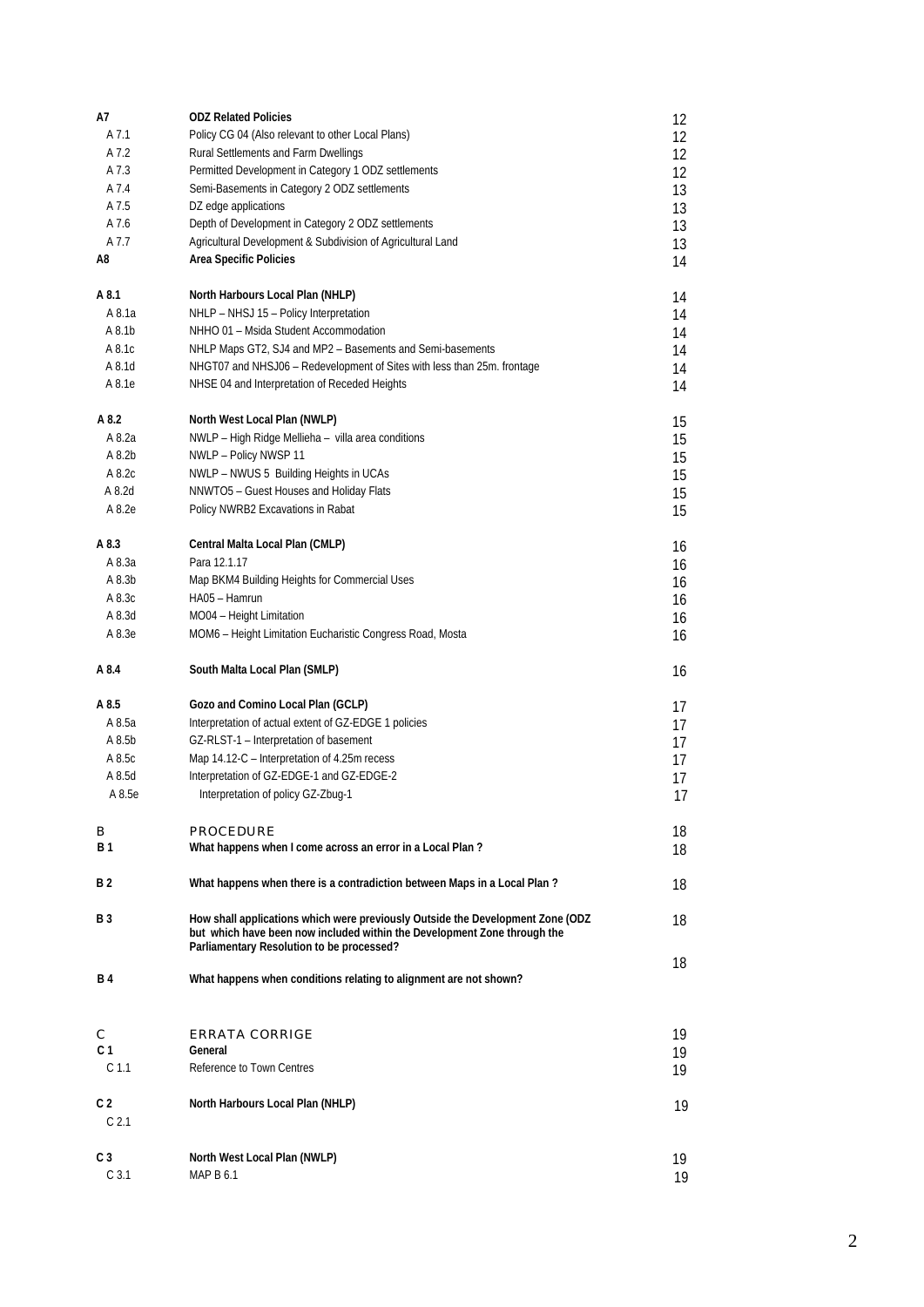| C <sub>3.2</sub> | Policy NWSP 4                                                                                      | 19 |
|------------------|----------------------------------------------------------------------------------------------------|----|
| C <sub>3.3</sub> | MAP 28 - Mellieha West Building Heights                                                            | 19 |
| C <sub>3.4</sub> | NWLP MAP 57 - Ghajn Tuffieha Area Policy                                                           | 19 |
| C <sub>3.5</sub> | NWLP - Policy NWNA7                                                                                |    |
| C <sub>4</sub>   | Central Malta Local Plan (CMLP)                                                                    | 20 |
| C <sub>4.1</sub> | CMLP - Policy MO04 and MAP MOB7                                                                    | 20 |
| C <sub>5</sub>   | South Malta Local Plan (SMLP)                                                                      | 20 |
| C <sub>5.1</sub> | MAPS ZN 1,2 and 4                                                                                  | 20 |
| C <sub>5.2</sub> | Policy SMHO 02                                                                                     | 20 |
| C <sub>5.3</sub> | SMSE 06,07 - Category 1 and Category 2 ODZ settlements                                             | 20 |
| C <sub>5.4</sub> | SMHF 02 - Hal Far Transport and Access Improvement Policy                                          | 20 |
| C <sub>5.5</sub> | MAP GH 2 - Building Heights Ghaxag                                                                 | 20 |
| C <sub>5.6</sub> | MAPS KI1, MA3, QR3, SI 4 and SI 5 - Environmental Constraints Map - Reference to<br>policy SMIA 09 | 20 |
| C <sub>6</sub>   | Gozo and Comino Local Plan (GCLP)                                                                  | 21 |
| C <sub>6.1</sub> | MAP 14.12A, C, D and F – extent of green area                                                      | 21 |
| C <sub>6.2</sub> | MAP 14.7A, C and $D$ – extent of green area                                                        | 21 |
| C <sub>6.3</sub> | Index to Maps                                                                                      | 21 |
| C <sub>6.4</sub> | GCLP Maps 14.7C and 14.7D                                                                          | 21 |
| C <sub>6.5</sub> | GZ-EDGE-1 and Maps 14.14-C1 and 14.14-D1                                                           | 21 |
| C <sub>6.6</sub> | Maps 14.15-A and PC Map 2a.15.2                                                                    | 21 |
| C <sub>6.7</sub> | Map 14.6-A - Munxar the Open Air Recreational Area                                                 | 21 |
| C <sub>6.8</sub> | Height Limitation on MAP 14.7 C                                                                    | 21 |
| C <sub>6.9</sub> | Applicability of GZ-CMRC-6 to Ta' Dbiegi                                                           | 21 |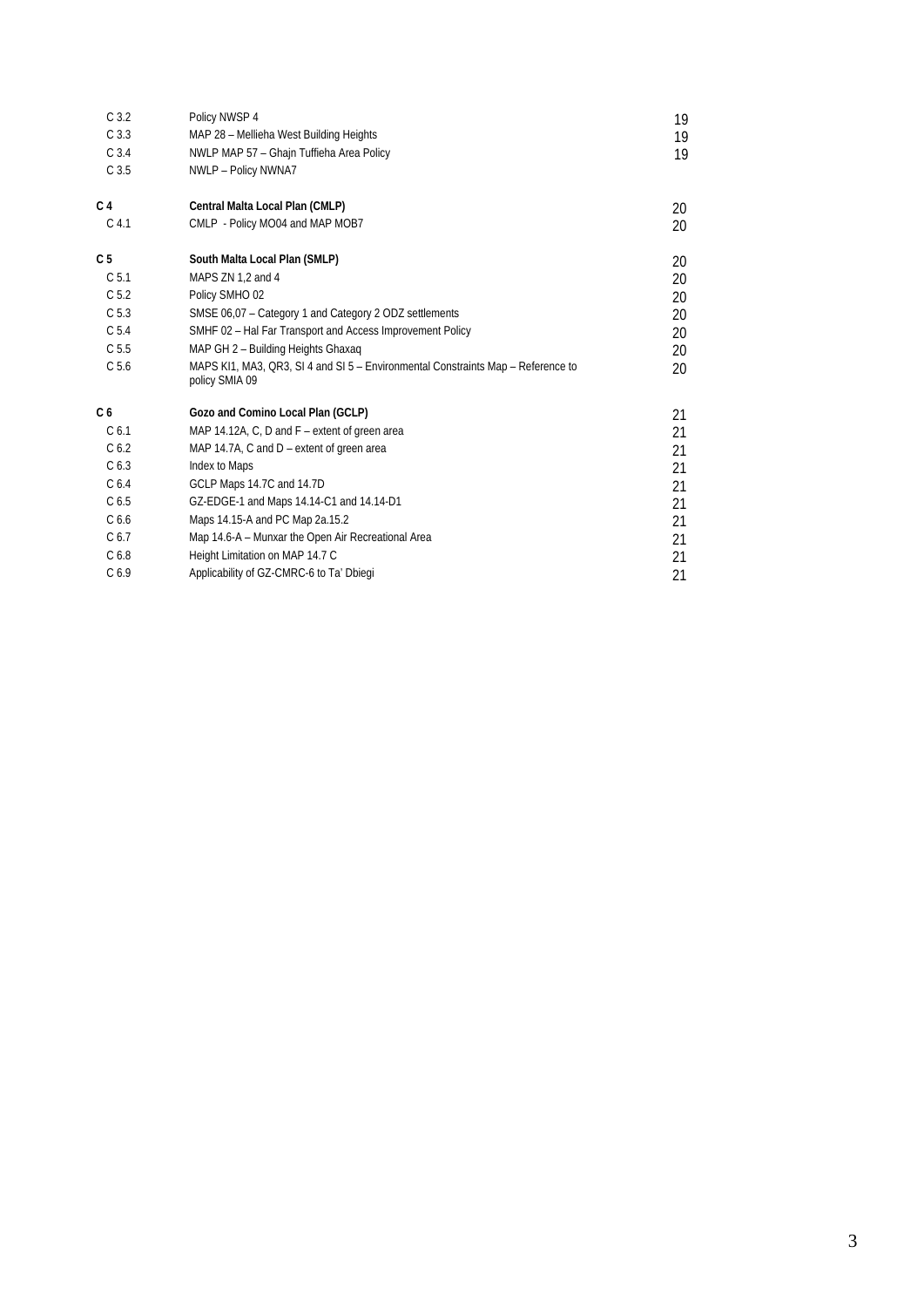#### PREAMBLE

This guidance is intended to achieve a number of objectives namely :

- a) To facilitate policy interpretation of Local Plan Policies
- b) To indicate the procedure when identified situations arise
- c) To guide interpretation when identified anomalies arise

It is a dynamic document in the sense that it is envisaged to be continually updated to serve as a reference point when issues of policy interpretation arise. The document is also formatted in terms of these objectives. This implies that Section A of the document is devoted to policy interpretation, under the headings – General Considerations, Building Heights, Tall Buildings and FAR, Urban Conservation Areas, policies relating to 120 sq. m. limitation in net floor space, Town Centres and Commercial Areas and ODZ related policies. Refence 8 relates to area specific policies and is subdivided according to the 5 recently approved Local Plans. Section B on the other hand is procedural and directs how certain difficulties should be addressed from a procedural point of view. Section C is the Errata Corrige section and is divided into general considerations and a section for each of the 5 recently approved Local Plans. This section highlights a number of errors that were reported subsequent to the approval of the Local Plan. There is a clear justification as to why the indicated issues are errors and in no way do they constitute modification to an approved plan.

The following acronyms are used throughout the text -: North Harbours Local Plan (NHLP), Northwest Local Plan (NWLP), Grand Harbour Local Plan (GHLP), Central Malta Local Plan (CMLP), Gozo and Comino Local Plan (CMLP)

It is intended to place the Local Plans interpretation document in MEPA internal and external shared folders where it will be electronically accessible. Obviously the success of this tool would depend on the participation of internal and external users communicating their interpretation concerns so that these are eventually addressed.

An e-mail address has been created to serve as a focal point through which interpretation or ancillary concerns are channelled. This is **planning queries** for internal users and **planning.queries @ mepa.org.mt** for external users. It is important that if a user spots an error in a Local Plan, checking should first be undertaken with the Local Plans interpretation document to find out if this error has already been reported and addressed. Should this not be the case, then the error should be communicated through the e-mail address indicated above.

It is important to note that there are some headings which are indicated but as yet have no content for interpretation. This is not an error but is intended for updating purposes in the future.

It is hoped that this guidance will also serve to reduce inconsistencies in recommendations and decisions so that the planning process is rendered more equitable and disagreements arising from different interpretations on broadly similar cases are as much as possible avoided.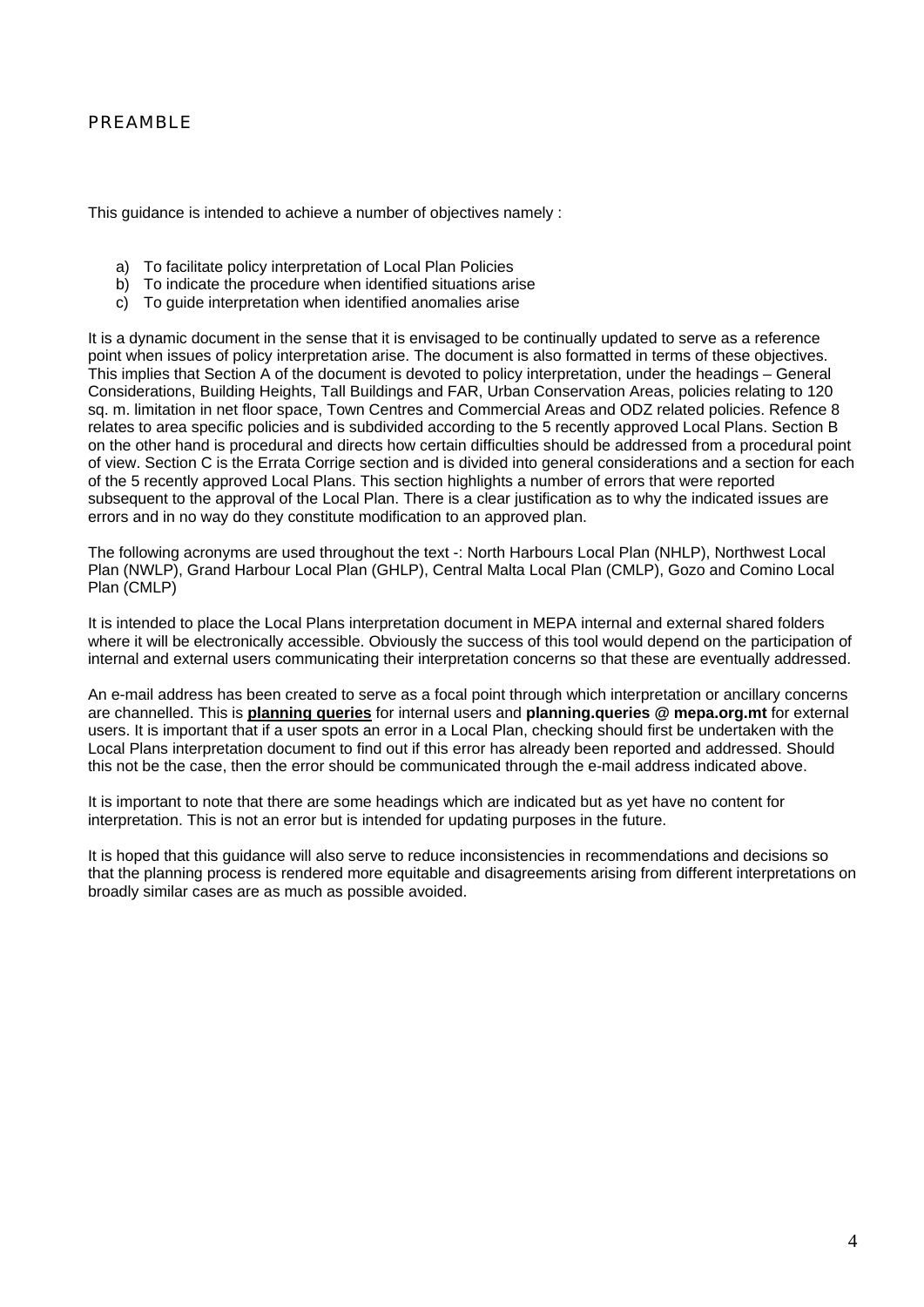### FREQUENTLY ASKED QUESTIONS IN RELATION TO THE APPLICATION AND INTERPRETATION OF LOCAL PLANS:

#### **i. WHAT IS THE STATUS OF THE LOCAL PLAN IN RELATION TO PREVIOUSLY APPROVED POLICIES, PLANS AND OTHER INSTRUMENTS?:**

As a general rule, the Local Plan automatically supersedes all previously approved policies, plans and other planning instruments which are in conflict with the Local Plan. Nonetheless, MEPA is in the process of identifying these policies, plans and other instruments with a view of publicizing their repeal, in full or in part.

Furthermore, as a result of the Local Plan, all development applications must be assessed in the light of the respective policy applicable to the site in question, and not in relation to other commitments (use or height) in the vicinity, unless this is allowed in the specific policy in the Local Plan itself or in another policy document in force.

As such the discretion of the decision making bodies is to be applied in relation to application and interpretation of the policies contained in the Local Plans and in other plans in relation to the application in question.

#### **ii. WHAT IS THE STATUS OF PENDING AND PRE-DECISION DEVELOPMENT APPLICATIONS?:**

All planning applications which were still pending as on Thursday  $3<sup>rd</sup>$  August 2006, the date of formal approval by the Hon. Minister of the Local Plan, or which having been referred to the relative decision making body (MEPA, DCC or Appeals' Board) prior to such date, but no decision (minuted) has been taken prior to such a date, are to be assessed and determined with the current policies, i.e. including the Local Plan.

All planning applications which have been decided prior to such a date, or where the decision making body (DCC, MEPA or PAB), has taken a decision in principle in favour of the application or a particular aspect of the application (minuted) shall be considered as prevailing over the provisions of the Local Plan.

These cases would normally refer to those cases where the formal permit would not have been issued since it is either awaiting typing, or alternatively if the file is still pending since after the decision has been taken, it has been referred to the Directorate for amended conditions, or to the applicant for the payment of a fine or of a planning gain or for the submission of a bank guarantee or other information.

Those applications where no formal decision has been taken but a decision in principle in favour of the application has been taken or a strong commitment has been given and minuted, are to be referred to the MEPA Board.

#### **iii. WHAT IS THE STATUS OF OUTLINE PERMITS AND FULL DEVELOPMENT PERMITS IN RELATION TO CHANGES IN THE LOCAL PLAN?:**

In accordance with the provisions of S.33 of the DPA no change in a Local Plan may adversely affect the vested right arising from a valid development permit. The DPA does not distinguish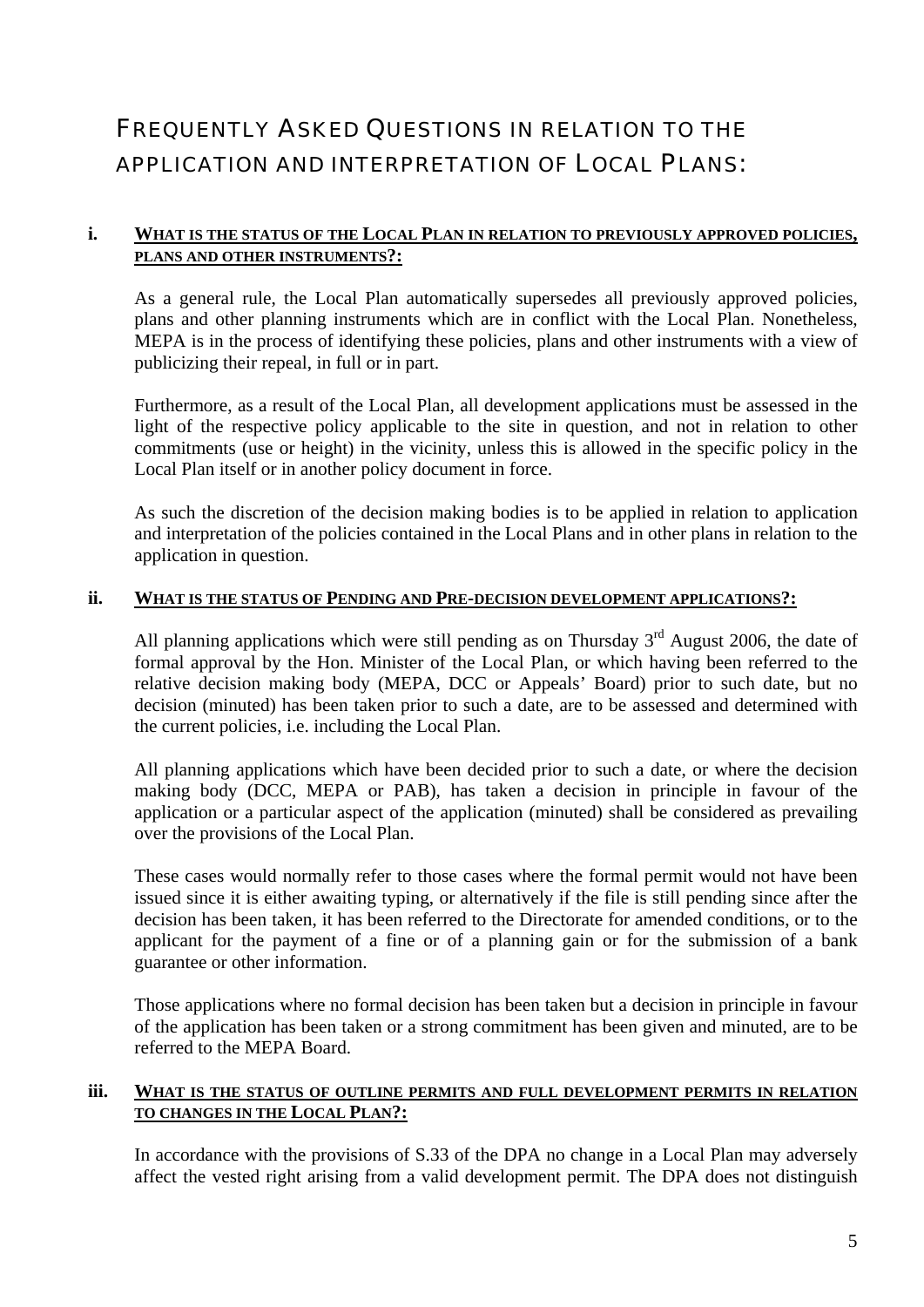between an outline and a full development permit and as such the assumption is that this provision applies to both.

Therefore, the principle approved in an outline development permit, as determined and approved in the decision in accordance with the description, shall prevail over the provisions of the Local Plan, provided that the said outline permit is still valid. This means that a full development application submitted within the validity of the outline development permit, must be assessed in the light of the principle/s approved by the outline permit.

Likewise, an approved full development permit, if still valid, prevails over the Local Plan provisions. As such, if the applicant requests an amendment to the full development permit, it is only this amendment that must be assessed in the light of the Local Plan and not the whole permit afresh.

The same applies if the applicant requests a reconsideration or an appeal from a condition/s of an approved permit. Only the respective condition/s must be assessed in the light of the Local Plan.

Where the applicant requests a renewal of the development permit within the validity period in accordance with the provisions 33(3) of the DPA and there is a firm commitment on site in that part of the development which may give rise to a conflict between the existing policies and the previous policies governing the original development permit the principle of the previous permit shall prevail. On the other, if the development has not reached this stage, the provisions of the Local Plan shall prevail.

This obviously applies if the applicant requests MEPA to assess his pending application in the light of the vested rights acquired by him through the previous permit.

#### **iv. WHAT IS THE STATUS OF SETTLEMENTS (CATEGORY 1,2 & 3) AND AREAS OF CONTAINMENT?:**

These settlements and areas of containment are in force in accordance with the policies applicable to the respective settlement and area of containment as listed in the Local Plan.

#### **v. WHAT IS THE LEGAL STATUS OF SCHEME EXTENSIONS APPROVED BY VIRTUE OF THE PARLIAMENTARY RESOLUTION?:**

In those areas, apart from established areas of Hal Farrug and Mtarfa, where the zoning, road alignment and other material planning issues have not been determined, an application may be validated but not determined in favour of the applicant.

#### **vi. WHAT IS THE LEGAL STATUS OF CONSTRAINTS?:**

Those constraints that have been adopted in the Local Plan, together with constraints made by MEPA or any entity within MEPA or the Planning Appeals' Board, are to be applied and interpreted as policies of the said Local Plan.

All other constraints made at the request of third parties, including government entities, are to be interpreted as a requirement for consultation, the outcome of which must be applied in accordance with usual procedure.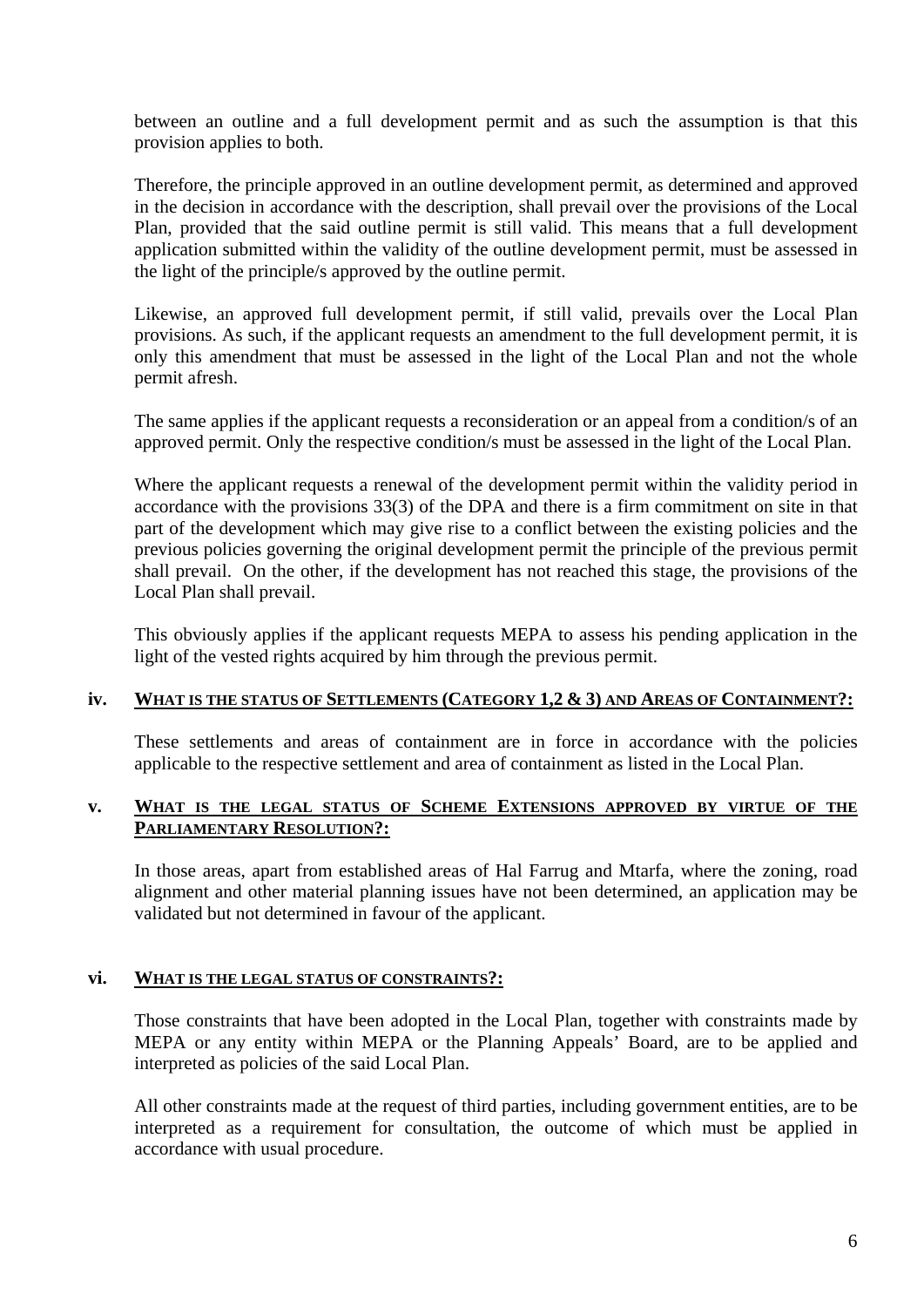#### **vii. Procedure:**

All queries shall be channelled to a team. This team shall be composed of Local Plan Unit, DCU, Legal Office and Management.

A link on the Web Site shall be created for all queries and clarifications.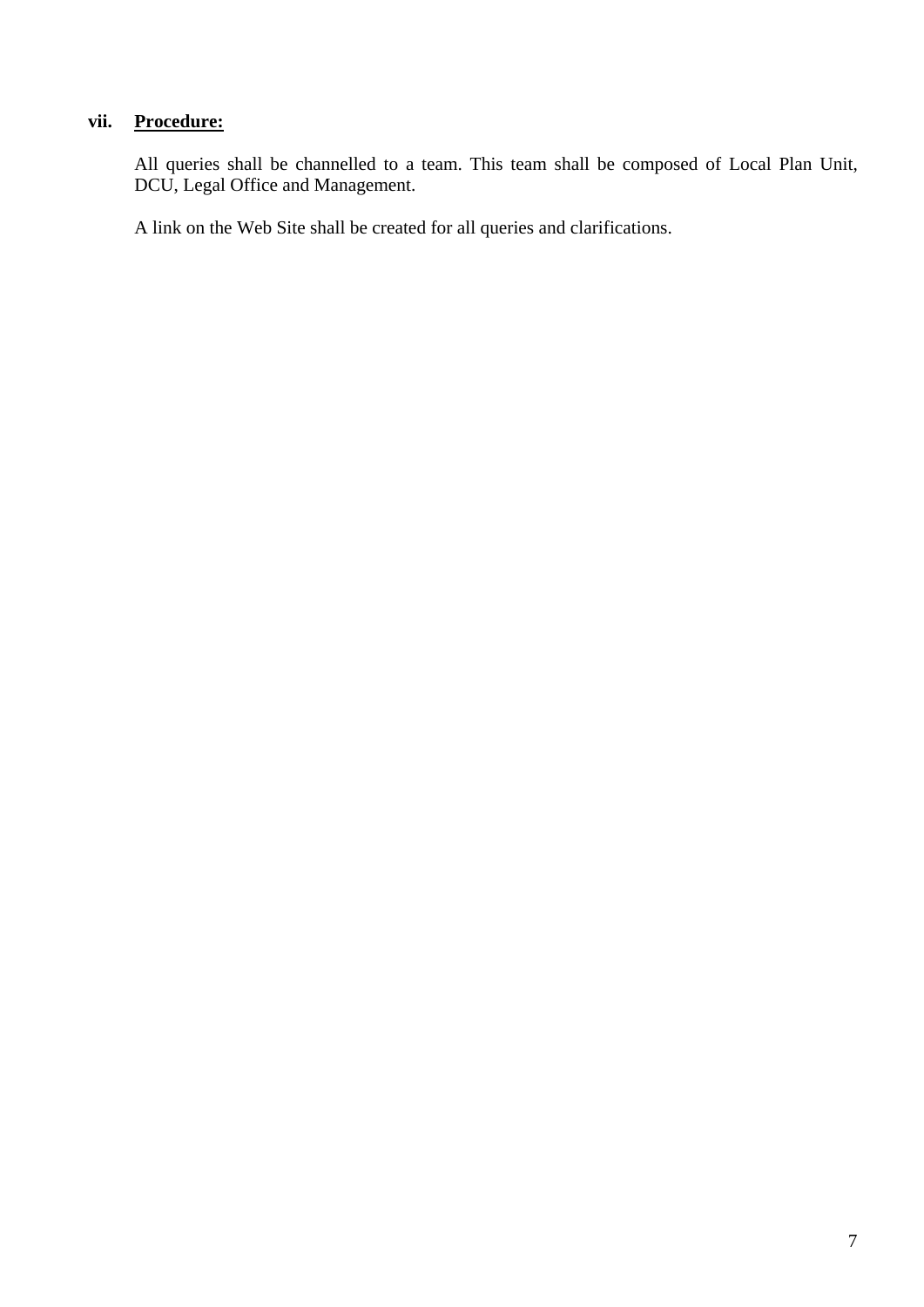## A. POLICY INTERPRETATION

| <b>REFERENCE</b>                                     | <b>ISSUE</b>                                                                                                                                                                                                                                                                                                                                                                                                                                                                             | <b>INTERPRETATION</b>                                                                                                                                                                                                                                                                                                                                                                                                                                                                                                                                                                                                                                                                                                                                                                                                                                                                                                                                                                 |
|------------------------------------------------------|------------------------------------------------------------------------------------------------------------------------------------------------------------------------------------------------------------------------------------------------------------------------------------------------------------------------------------------------------------------------------------------------------------------------------------------------------------------------------------------|---------------------------------------------------------------------------------------------------------------------------------------------------------------------------------------------------------------------------------------------------------------------------------------------------------------------------------------------------------------------------------------------------------------------------------------------------------------------------------------------------------------------------------------------------------------------------------------------------------------------------------------------------------------------------------------------------------------------------------------------------------------------------------------------------------------------------------------------------------------------------------------------------------------------------------------------------------------------------------------|
| 1.                                                   | <b>GENERAL CONSIDERATIONS</b>                                                                                                                                                                                                                                                                                                                                                                                                                                                            |                                                                                                                                                                                                                                                                                                                                                                                                                                                                                                                                                                                                                                                                                                                                                                                                                                                                                                                                                                                       |
| 1.1 Constraints                                      | How are constraints arising from constraints Maps to<br>be interpreted?                                                                                                                                                                                                                                                                                                                                                                                                                  | Those constraints which originate either from the Local Plan or are based on<br>MEPA decisions shall be the basis of determination of a development planning<br>application. In cases where there is conflict between a previous MEPA<br>decision (including PA and PAPB decisions) and the current Local Plan, the<br>provisions of the current Local Plan should prevail.<br>Third party constraints (including those originating from government, utilities<br>providers and the private sector) are only intended to raise the case officer's<br>awareness on the need to consult with the said third party before concluding<br>the DPAR.<br>(also refer to Section (vi ) in the Frequently Asked Questions Section)                                                                                                                                                                                                                                                             |
|                                                      |                                                                                                                                                                                                                                                                                                                                                                                                                                                                                          |                                                                                                                                                                                                                                                                                                                                                                                                                                                                                                                                                                                                                                                                                                                                                                                                                                                                                                                                                                                       |
| 1.2 Development Planning<br>Act article 28 (4)       | The Dev. Planning Act at article 28 (4) indicates what<br>constitutes minor modifications.<br>Since article 4(a) specifies that changes to the<br>alignment of the roads and buildings can be done in a<br>TPS (now superseded) or in a Local Plan, can such<br>changes be made outside the development<br>boundaries as the Local Plan contemplates certain<br>forms of development which occur beyond the<br>Development Zones (e.g. Areas of Containment,<br>Rural Settlements, etc.) | Reference to the DZ rationalization exercise still indicates Areas of<br>Containment and Rural Settlements as lying ODZ and therefore these should<br>be treated as such. It is understood that the main complications would arise in<br>parcels of land within Areas of Containment which are still undeveloped. In<br>such cases, the direction for comprehensive planning in the respective Local<br>Plans is envisaged to address the issue.<br>It is also important to note that Article 28(3) and 28(4) do not distinguish<br>between areas outside the Development Zones and other development<br>boundaries as both are indicated with a Local Plan. Therefore, changes to<br>alignment of roads and buildings can still take place in areas which occur<br>within some form or another of a development boundary. However this can<br>only be done after the provisions of the relevant Local Plan policies (e.g.<br>requirements for comprehensive planning) are satisfied. |
| 1.3 Reasons for refusal -<br>SET 8 and BEN 4         | Is the reference to policies SET 8 and BEN 4 as<br>reasons for refusal still applicable after the approval of<br>the Local Plans?                                                                                                                                                                                                                                                                                                                                                        | No. If a refusal is based on a specific condition (e.g. alignment) the condition<br>for refusal should be based on the nature of the specific condition.                                                                                                                                                                                                                                                                                                                                                                                                                                                                                                                                                                                                                                                                                                                                                                                                                              |
| 1.4 Depth of Plots in Gozo                           | Since PAPB time, it has been the practice to limit<br>building depths on the edge-of-development<br>boundaries up to a maximum of 25 metres.<br>The approved Local Plan refers to this in Policy GZ-<br>EDGE-3. However, since the building depth is not<br>specified, what is the interpretation?                                                                                                                                                                                       | The building depth is still 25m. In the case of Gozo, the plot depth is however<br>taken to be 30 m. This factors in the traditional small backroom which is so<br>prevalent in Gozo. The total plot depth has also been adopted in the DZ<br>rationalisation where the 30 m depth is specified.<br>The 30 m is taken to include the 25m building depth, the 3m back garden and<br>the 2m room at the back.                                                                                                                                                                                                                                                                                                                                                                                                                                                                                                                                                                           |
| 1.5 Clusters of Shops in<br><b>Residential Areas</b> | Are clusters of shops in Residential Areas - which<br>individually are less than 75 sq.m. each but together<br>add up to more than 75 sq.m. acceptable?                                                                                                                                                                                                                                                                                                                                  | When applications, as submitted individually, do not exceed the policy<br>parameters, these shall be regarded as compatible with the LP policy. If<br>however, they are submitted as separate non-connected units exceeding 50 or<br>75 sq. m. in a single application or there is a request to connect a number of<br>small shops together in a non-commercial area, these shall not be construed<br>to be generally compatible with the policy and should normally be refused.                                                                                                                                                                                                                                                                                                                                                                                                                                                                                                      |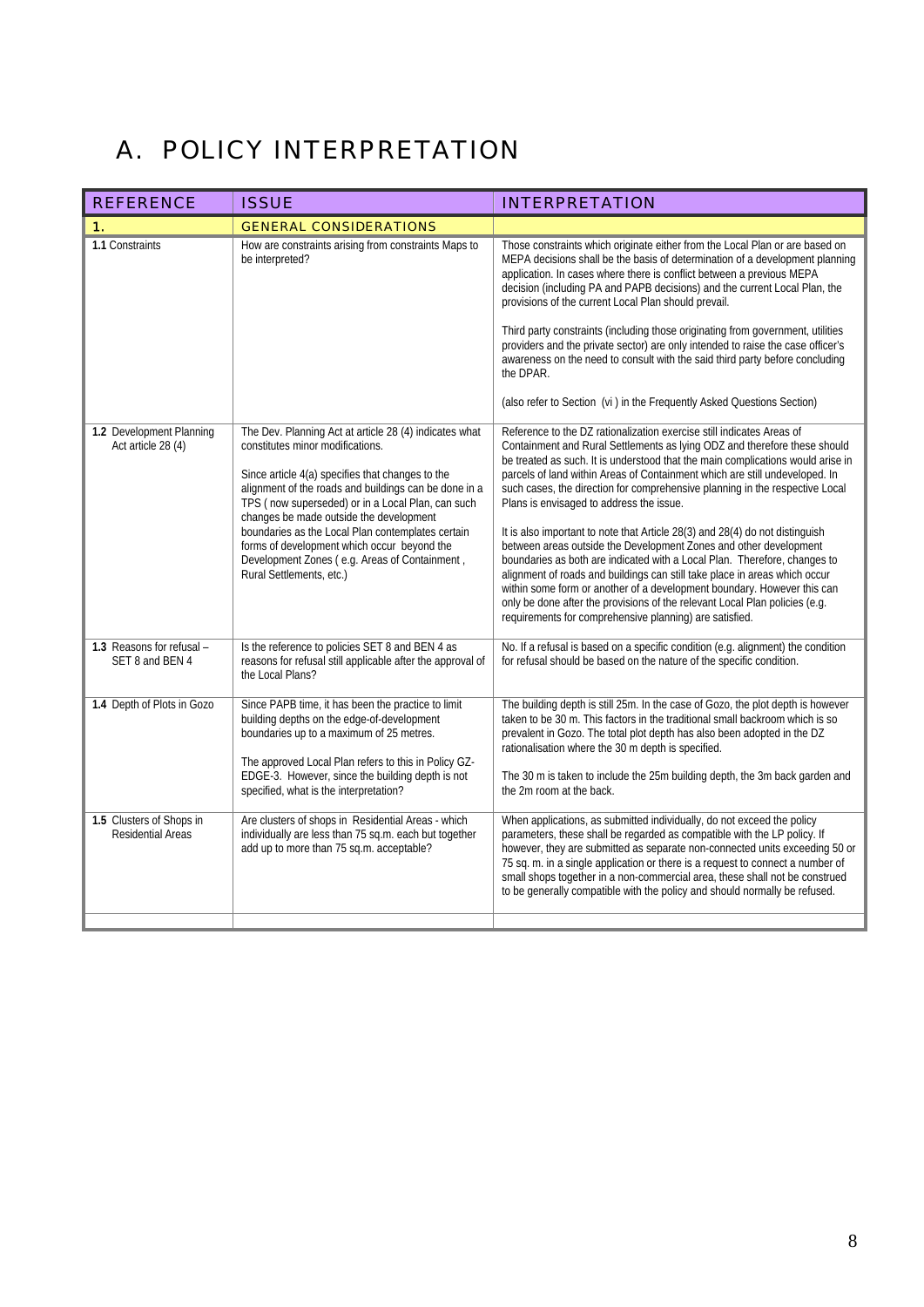| <b>REFERENCE</b>                                   | <b>ISSUE</b>                                                                                                                                                                                                                                                                                                           | <b>INTERPRETATION</b>                                                                                                                                                                                                                                                                                                                                                                                                                                                                                                                                                                                                                                                                                                                                                     |
|----------------------------------------------------|------------------------------------------------------------------------------------------------------------------------------------------------------------------------------------------------------------------------------------------------------------------------------------------------------------------------|---------------------------------------------------------------------------------------------------------------------------------------------------------------------------------------------------------------------------------------------------------------------------------------------------------------------------------------------------------------------------------------------------------------------------------------------------------------------------------------------------------------------------------------------------------------------------------------------------------------------------------------------------------------------------------------------------------------------------------------------------------------------------|
| 2.                                                 | <b>BUILDING HEIGHTS</b>                                                                                                                                                                                                                                                                                                |                                                                                                                                                                                                                                                                                                                                                                                                                                                                                                                                                                                                                                                                                                                                                                           |
| 2.1 Building Heights in<br><b>Industrial Areas</b> | Is there a difference in interpretation of building<br>heights between industrial areas and other urban<br>areas?                                                                                                                                                                                                      | For three floors (Industrial Areas only), 14m height is allowed even where<br>there is no semi-basement, whereas in other areas this is not permissible.                                                                                                                                                                                                                                                                                                                                                                                                                                                                                                                                                                                                                  |
| 2.2 Interpretation of Building<br>Height           | If there is a proposal for a three floor building which<br>can be fitted within the height of an existing building<br>or a building with two or less floors and the design is<br>highly commendable but the number of floors is<br>higher than that indicated in a Local Plan, would such<br>a proposal be acceptable? | Aesthetic considerations or the height of the building are not the only<br>considerations which needs to be taken into account when assessing a<br>development planning application. Floors are also centres of activity<br>generation. This is a very important concept and not giving it the due<br>consideration will result in increasing the development intensity in an area over<br>and above that which is statutorily indicated in a local plan.<br>Therefore, unless the local plan's policy or its interpretation indicate otherwise,<br>development proposals should strictly adhere to the number of floors stipulated<br>in an approved local plan.                                                                                                         |
|                                                    |                                                                                                                                                                                                                                                                                                                        |                                                                                                                                                                                                                                                                                                                                                                                                                                                                                                                                                                                                                                                                                                                                                                           |
| З.                                                 | <b>TALL BUILDINGS &amp; FAR</b>                                                                                                                                                                                                                                                                                        |                                                                                                                                                                                                                                                                                                                                                                                                                                                                                                                                                                                                                                                                                                                                                                           |
|                                                    |                                                                                                                                                                                                                                                                                                                        |                                                                                                                                                                                                                                                                                                                                                                                                                                                                                                                                                                                                                                                                                                                                                                           |
|                                                    |                                                                                                                                                                                                                                                                                                                        |                                                                                                                                                                                                                                                                                                                                                                                                                                                                                                                                                                                                                                                                                                                                                                           |
| 4.                                                 | <b>URBAN CONSERVATION AREAS</b>                                                                                                                                                                                                                                                                                        |                                                                                                                                                                                                                                                                                                                                                                                                                                                                                                                                                                                                                                                                                                                                                                           |
| 4.1 UCA Heights                                    | Does the issue of predominant height still apply?                                                                                                                                                                                                                                                                      | In general, the former interpretation of predominant heights has become<br>obsolete. With the approval of Local Plans, the Height Limitation Maps,<br>coupled with the relevant policies, prevail. There are however instances (e.g.<br>In the NWLP - refer to section 8.2c.) where other directions are given. There<br>are also instances where specific policies guide towards departure from the<br>indicated height limitation. However, in such cases the indicated height<br>limitation is still the benchmark upon which the departure is based. Specific<br>guidance on policy interpretation relating to assessing proposals situated<br>between permitted buildings higher than the indicated height limitation found in<br>"Policy and Design Guidance 2007". |
| 4.2 UCA boundaries                                 | Are the provisions of the fact book relating to UCAs<br>still valid?                                                                                                                                                                                                                                                   | As a result of the approval of the Local Plans, some of the provisions within the<br>fact book would be superseded unless the contrary is specifically indicated in a<br>particular Local Plan (e.g. In NWLP policy NWUS 5). There is also the<br>intention to revise the policy on Development Control in UCAs (1995) to better<br>reflect the situation arising from the approval of the Local Plans.                                                                                                                                                                                                                                                                                                                                                                   |
|                                                    |                                                                                                                                                                                                                                                                                                                        | Local Plans indicate that there should be reference to the MEPA webserver.                                                                                                                                                                                                                                                                                                                                                                                                                                                                                                                                                                                                                                                                                                |
| 4.3 Scheduling shown on<br>Local Plan Maps         | What takes precedence in case of discrepancy<br>between the scheduled buildings identified on Local<br>Plan Maps and the data on the Map Server?                                                                                                                                                                       | The Local Plans only indicate a snapshot in time and the scheduling process is<br>a dynamic one.                                                                                                                                                                                                                                                                                                                                                                                                                                                                                                                                                                                                                                                                          |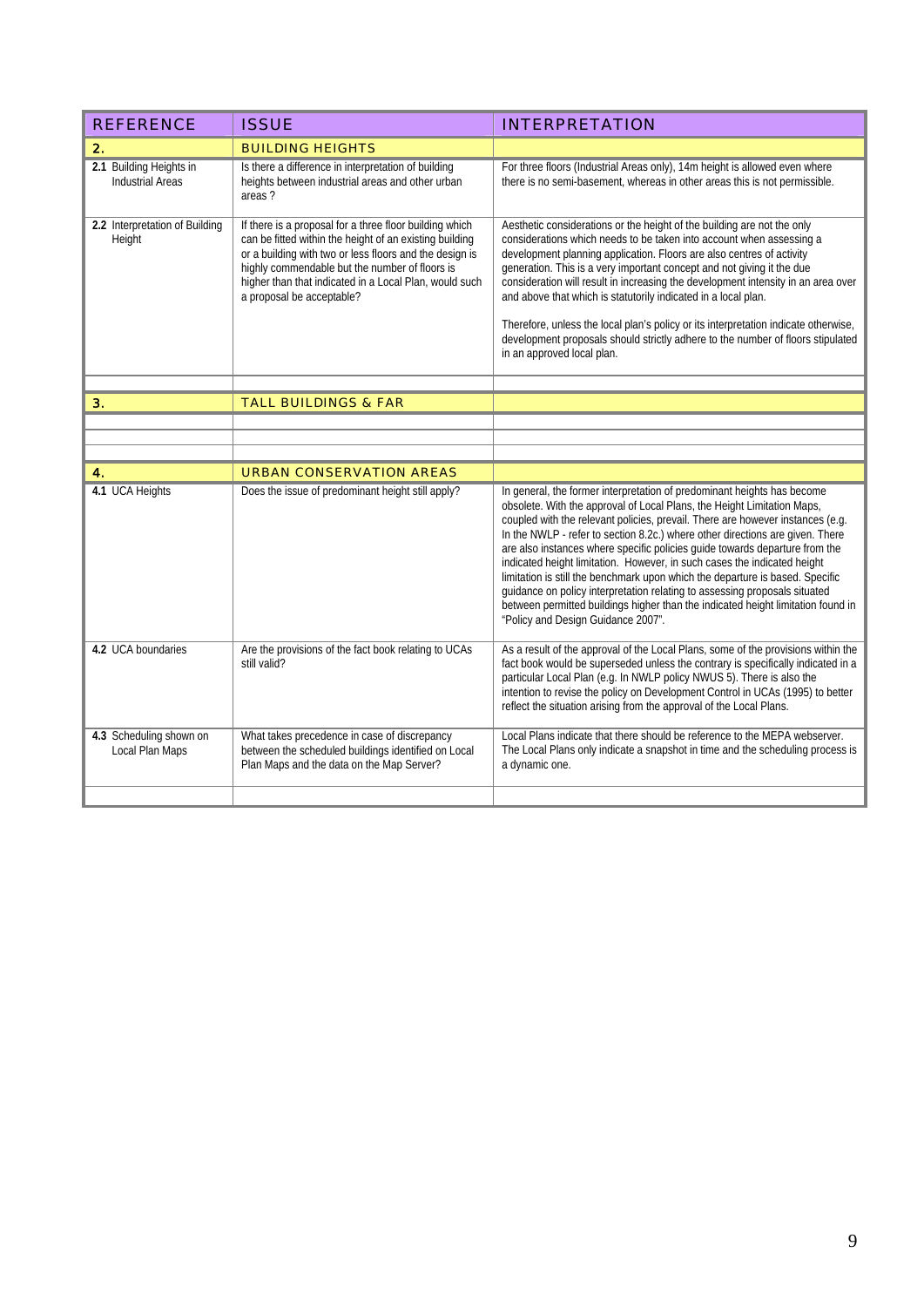| <b>REFERENCE</b>                                                                                                                                                                                                                         | <b>ISSUE</b>                                                                                                                                                                                                                      | <b>INTERPRETATION</b>                                                 |
|------------------------------------------------------------------------------------------------------------------------------------------------------------------------------------------------------------------------------------------|-----------------------------------------------------------------------------------------------------------------------------------------------------------------------------------------------------------------------------------|-----------------------------------------------------------------------|
| 5.                                                                                                                                                                                                                                       | POLICIES RELATING TO 120 SQ. M<br><b>LIMITATION IN NET FLOORSPACE</b>                                                                                                                                                             |                                                                       |
| 5.1 Applicability to the<br>Penthouses in Policies<br>relating to 120 sq. m. net<br>floor-space in Iklin,<br>Swiegi and other<br>indicated areas.<br>Policies NHSW 05<br>(NHLP), SMHO 02<br>(SMLP), NWUS 3<br>(NWLP), NWUS 4<br>(NWLP)   | Is this policy also applicable to the penthouses?                                                                                                                                                                                 | Refer to "Policy and Design Guidance 2007" Part 17 on pp. 116 and 117 |
| 5.2 Interpretation of net<br>floor-space in Policies<br>relating to 120 sq. m. net<br>floor-space in Iklin,<br>Swieqi and other<br>indicated areas.<br>Policies NHSW 05<br>(NHLP), SMHO 02<br>(SMLP), NWUS 3<br>(NWLP), NWUS 4<br>(NWLP) | How is the extent of the 120 sq. m. net floor-space to<br>be interpreted?                                                                                                                                                         | Refer to "Policy and Design Guidance 2007" Part 17 on pp. 116 and 117 |
| 5.3 Applications for<br>additional units in areas<br>where policies relating to<br>120 sq. m. net floor-<br>space apply.<br>Policies NHSW 05<br>(NHLP), SMHO 02<br>(SMLP), NWUS 3<br>(NWLP), NWUS 4<br>(NWLP)                            | In terms of policy NHSW 05 (and similar policies in<br>other Local Plans) for 120sq.m, can new additional<br>units (such as additional floors and/or penthouses)<br>be allowed when the existing units are less than<br>120sq.m.? | Refer to "Policy and Design Guidance 2007" Part 17 on pp. 116 and 117 |
|                                                                                                                                                                                                                                          |                                                                                                                                                                                                                                   |                                                                       |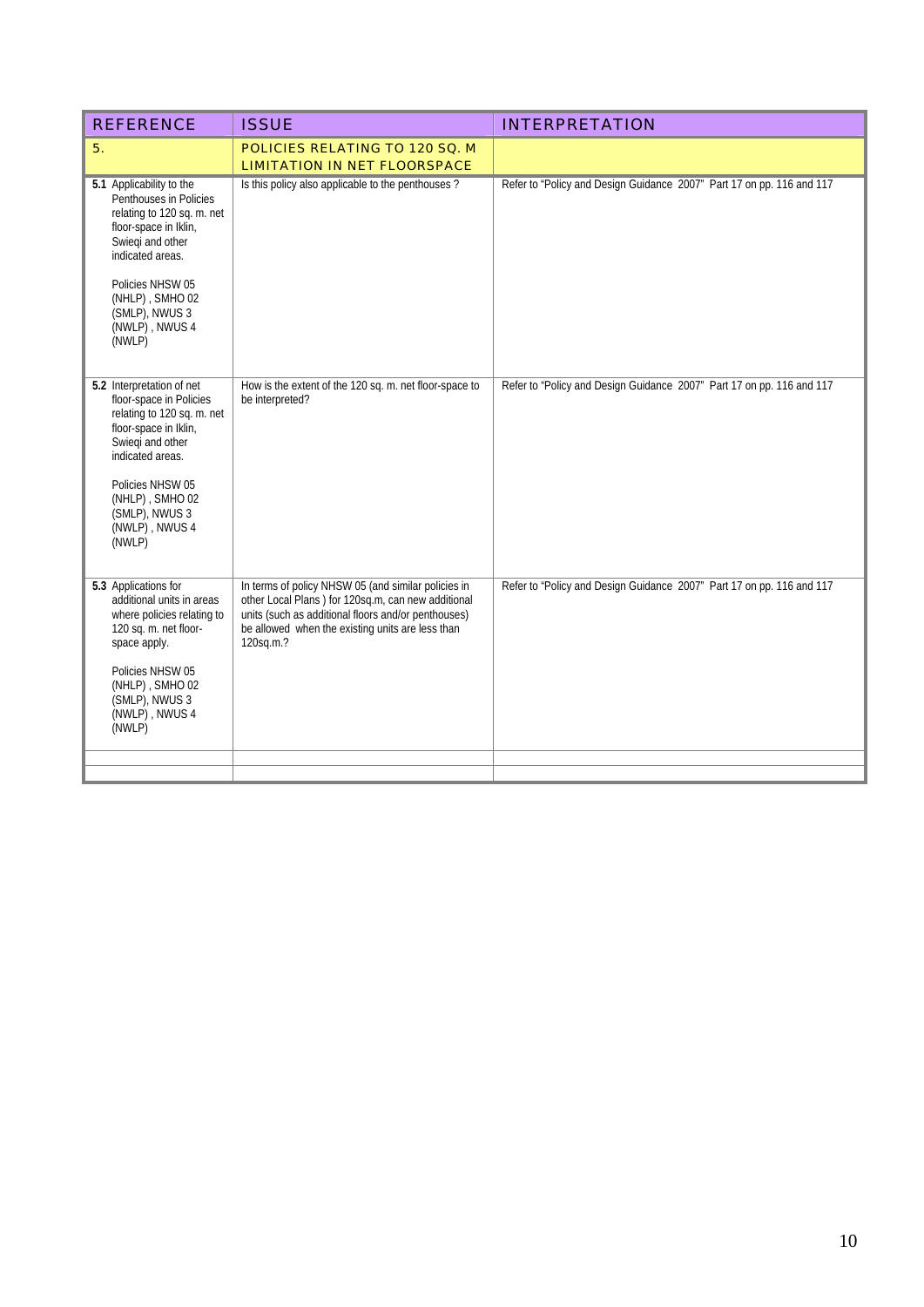|     | <b>REFERENCE</b>                                                                                                            | <b>ISSUE</b>                                                                                                                                                                                                                                    | <b>INTERPRETATION</b>                                                                                                                                                                                                                                                                                                                                                                                                                                                                                               |
|-----|-----------------------------------------------------------------------------------------------------------------------------|-------------------------------------------------------------------------------------------------------------------------------------------------------------------------------------------------------------------------------------------------|---------------------------------------------------------------------------------------------------------------------------------------------------------------------------------------------------------------------------------------------------------------------------------------------------------------------------------------------------------------------------------------------------------------------------------------------------------------------------------------------------------------------|
| 6.  |                                                                                                                             | <b>TOWN CENTRES AND</b><br><b>COMMERCIAL AREAS</b>                                                                                                                                                                                              |                                                                                                                                                                                                                                                                                                                                                                                                                                                                                                                     |
| 6.1 | All Local Plans -<br>Reference to Primary,<br>Secondary and<br><b>Tertiary Town Centres</b><br>and Neighbourhood<br>Centres | In the policy context, reference to Primary, Secondary<br>and Tertiary Town Centres as well as Neighbourhood<br>Centres is found.                                                                                                               | Reference to Primary and Secondary Town Centres is taken to refer Town<br>Centres. Tertiary Town Centres and Neighbourhood Centres are taken to refer<br>to Local Centres.                                                                                                                                                                                                                                                                                                                                          |
| 6.2 | Policies 15.7 and 15.9<br>in DC 2005                                                                                        | Policies 15.7 and 15.9 in DC 2005 refer to commercial<br>and town centres defined in Local Plans. Can these<br>apply in tourism zones as well?                                                                                                  | Entertainment Priority Areas and Tourism areas have a strong commercial<br>element and therefore the term commercial is deemed to apply to these areas<br>as well. This clarification has been indicated in Policy and Design Guidance<br>2007 policies 15.7 and 15.9.                                                                                                                                                                                                                                              |
| 6.3 | Offices at Penthouse<br>level - Policy 10.6 in<br>DC 2005                                                                   | Are offices at penthouse level acceptable within<br>Secondary Town Centres, in view of policy 10.6 of the<br>DC2005 that limits the use at penthouse level to<br>residential purposes?                                                          | Request is based on Policy and Design Guidance 2005. Refer to "Policy and<br>Design Guidance 2007" in revised section 10.6.                                                                                                                                                                                                                                                                                                                                                                                         |
| 6.4 | Residential<br>Development at<br>Ground Floor Level in<br>Town Centres - Town<br>Centre Policies in<br>relevant Local Plans | Do Town Centre policies in Local Plans prohibit<br>residential development at ground floor but allow<br>residential development at semi-basement level? Is<br>residential use at ground prohibited even if the semi-<br>basement is commercial? | These policies ALLOW residential development at ground floor provided there<br>is only one unit. If dwellings are allowed at ground floor then there is no reason<br>to contemplate excluding the semi-basement. This statement becomes even<br>more relevant in situations where differences in level between the Town<br>Centre frontage and the back elevation permit residential development to have<br>access from the back. The second part of the question is interpreted on the<br>same lines to the above. |
| 6.5 | Class 4 shops in<br><b>Commercial Areas</b>                                                                                 | Are Class 4 shops between 75 sq.mand 500 sq.m.<br>allowable in commercial areas (e.g. of reference<br>CG14)?                                                                                                                                    | Given that 500 sq. m. are acceptable in commercial areas and that shops of 75<br>sq. m. are also acceptable, it is reasonable to presume that the direction will<br>also apply to anything in between.                                                                                                                                                                                                                                                                                                              |
|     |                                                                                                                             |                                                                                                                                                                                                                                                 |                                                                                                                                                                                                                                                                                                                                                                                                                                                                                                                     |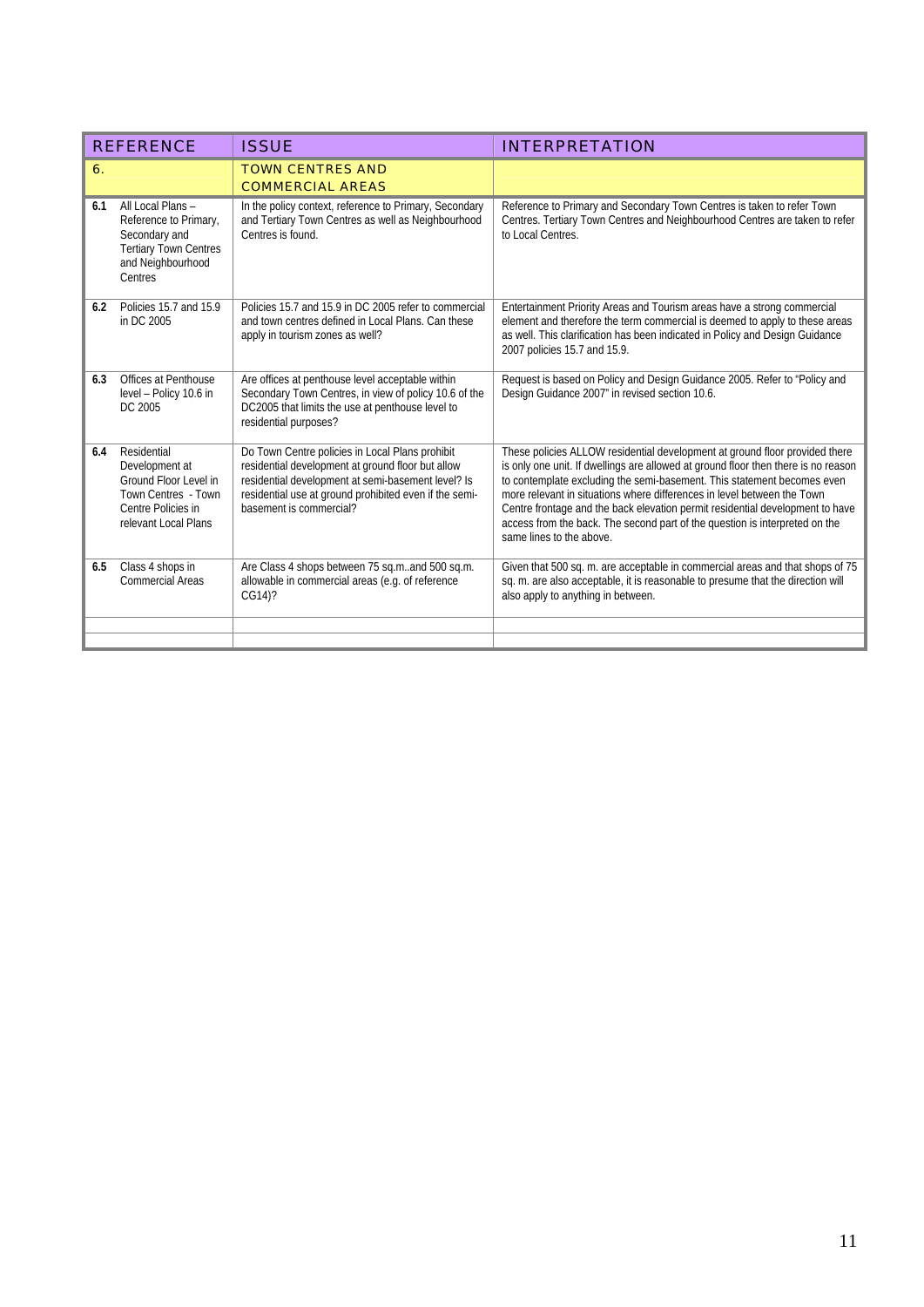| <b>REFERENCE</b>                                                                                            | <b>ISSUE</b>                                                                                                                                                                                                                                                                                                                                                                                                                                                                                                                                                                                                                                                                                                                                                                                                                                                                                                                                                                                                                                                                                                                                                                                                                                                                                                                                                                                                                                                                                                 | <b>INTERPRETATION</b>                                                                                                                                                                                                                                                                                                                                                                                                                                                                                                                                                                                                                                                                                                                                                                                                                                                                                                                                                                                                                                                                                                                                                                                                                                                                                                                                                       |
|-------------------------------------------------------------------------------------------------------------|--------------------------------------------------------------------------------------------------------------------------------------------------------------------------------------------------------------------------------------------------------------------------------------------------------------------------------------------------------------------------------------------------------------------------------------------------------------------------------------------------------------------------------------------------------------------------------------------------------------------------------------------------------------------------------------------------------------------------------------------------------------------------------------------------------------------------------------------------------------------------------------------------------------------------------------------------------------------------------------------------------------------------------------------------------------------------------------------------------------------------------------------------------------------------------------------------------------------------------------------------------------------------------------------------------------------------------------------------------------------------------------------------------------------------------------------------------------------------------------------------------------|-----------------------------------------------------------------------------------------------------------------------------------------------------------------------------------------------------------------------------------------------------------------------------------------------------------------------------------------------------------------------------------------------------------------------------------------------------------------------------------------------------------------------------------------------------------------------------------------------------------------------------------------------------------------------------------------------------------------------------------------------------------------------------------------------------------------------------------------------------------------------------------------------------------------------------------------------------------------------------------------------------------------------------------------------------------------------------------------------------------------------------------------------------------------------------------------------------------------------------------------------------------------------------------------------------------------------------------------------------------------------------|
| 7.                                                                                                          | <b>ODZ RELATED POLICIES</b>                                                                                                                                                                                                                                                                                                                                                                                                                                                                                                                                                                                                                                                                                                                                                                                                                                                                                                                                                                                                                                                                                                                                                                                                                                                                                                                                                                                                                                                                                  |                                                                                                                                                                                                                                                                                                                                                                                                                                                                                                                                                                                                                                                                                                                                                                                                                                                                                                                                                                                                                                                                                                                                                                                                                                                                                                                                                                             |
| 7.1 Policy CG04 - $C$<br>(Also relevant to other<br>Local Plans)                                            | In the emergent guidance "Policy and Design<br>Guidance - Agriculture, Farm Diversification and<br>Stables", there is reference to a specific distance of<br>200 m from an inhabited area (and a specific<br>qualification that Rural Settlements are inhabited<br>areas) but in some rural settlements there is no<br>settlement boundary from where to measure the<br>distance. Moreover, some of the designated<br>settlements include a mixture of farms, construction<br>plants and sparse residential units. This can create<br>problems with the upgrading of existing farms (e.g. to<br>comply with EU standards)                                                                                                                                                                                                                                                                                                                                                                                                                                                                                                                                                                                                                                                                                                                                                                                                                                                                                    | Discussions with the Environment Protection Directorate indicate that the<br>reference to inhabited areas will only be applicable to areas within the<br>Development Boundaries (and therefore will not apply to ODZ Settlements,<br>Areas of Containment, small clusters of dwellings or single dwellings which lie<br>ODZ)                                                                                                                                                                                                                                                                                                                                                                                                                                                                                                                                                                                                                                                                                                                                                                                                                                                                                                                                                                                                                                                |
| 7.2 Rural settlements and<br>farm dwellings (e.g.<br>$CGO4 - B)$<br>(Also relevant to other<br>Local Plans) | In some cases, animal husbandry units qualify to<br>have an ancillary dwelling unit. What happens when<br>the farm happens to lie within a rural settlement?<br>Would the policies of the rural settlement or those<br>relating to farm buildings/dwellings prevail? Is Section<br>B in policy GC04 - B an enabling policy for arable<br>farmers and other growers or disabling for livestock<br>farmers?                                                                                                                                                                                                                                                                                                                                                                                                                                                                                                                                                                                                                                                                                                                                                                                                                                                                                                                                                                                                                                                                                                    | Given that farm buildings would qualify to have farm dwellings (provided all<br>qualification parameters are satisfied) in the open countryside, they should<br>qualify more when they lie in the vicinity of a rural settlement. A rural<br>settlement has built elements and although still ODZ, can accept higher levels<br>of built intervention than the rest of the countryside. Moreover, a farm near or<br>within a rural settlement can utilise any existing buildings or gaps within the<br>settlement to locate the residential component, thus further consolidating the<br>settlement. It is not reasonable to expect more onerous conditions on the farm<br>dwelling when this happens to lie within an ODZ settlement.<br>Also note that a policy on "Agriculture, Farm Diversification and Stables" has<br>been approved by MEPA Board. It may be helpful to consult on this through<br>MEPA's internal forum - DC-EPD.                                                                                                                                                                                                                                                                                                                                                                                                                                     |
| 7.3 Permitted Development<br>in Category 1 ODZ<br>settlements                                               | Policies governing settlements ODZ, e.g. Category 1<br>settlements, etc., often impose a height limitation.<br>Considering that these settlements have not been<br>included within the Development Zone, but have been<br>retained ODZ, should roof structures, washrooms,<br>penthouses, etc., as allowed by DC2005 Part 10, be<br>also conceded, or should the capping of the height be<br>taken to be comprehensive and disallowing these<br>structures. (In the latter scenario, should stairwells be<br>allowed?)<br>Which of the following can be considered applicable:<br>Policy 10.1 (washrooms), 10.4 (residential rooms on<br>roof, but with a specified area), 10.6 (penthouses with<br>only front and rear setbacks imposed), 10.8 (duplex<br>units, with only front and rear set-backs imposed but<br>no max. area)?<br>It is not clear how to interpret Policies 10.6 and 10.8<br>for ODZ settlements and in any case these only apply<br>to buildings with 3 floors so these would be allowable<br>in three floor settlements allowable in the NWLP.<br>Which of Policies 10.9, 10.11, and 10.12 (referring to<br>what is permissible over the roof of the<br>washrooms/penthouses, etc.) can be taken to apply to<br>such Category 1 residences?<br>Would residential basements be acceptable given that<br>these are uncharacteristic of a rural context, and that<br>sub-basement parking is also unacceptable due to<br>the ensuing intensification of traffic in a rural<br>settlement? | The main planning rationale in ODZ settlements is one of consolidation,<br>coalescence and containment. Penthouses constitute separate dwelling units.<br>So would other extensions at the rooftop which include the whole or parts of a<br>residential unit (e.g. Duplex units)<br>The thrust should therefore be to limit roof structures to service ones (e.g.<br>washrooms). An element of discretion is advocated in the case of stairwells<br>especially in the more traditional settlements in view of implications on the<br>character of the area. As a rule of thumb, refer to policy for roof top structures<br>allowable in Category 2 ODZ settlements.<br>Given that Category 1 settlements lie either at the edge of a Development<br>Zone or lie some distance away from it, it is not advisable to allow additional<br>residential roof-top structures.<br>Policies 10.1 and 10.4 are relatively straightforward since a maximum area is<br>specified in both policies.<br>10.6 would be only applicable to NWLP where policy is explicit in this respect.<br>If 10.6 applies, then 10.8 would apply as the conditions are similar.<br>There should be a presumption against 10.9 and 10.11 (as this follows from<br>10.4) 10.12 should be used with discretion.<br>As a general principle, residential basements are not acceptable in ODZ<br>settlements. |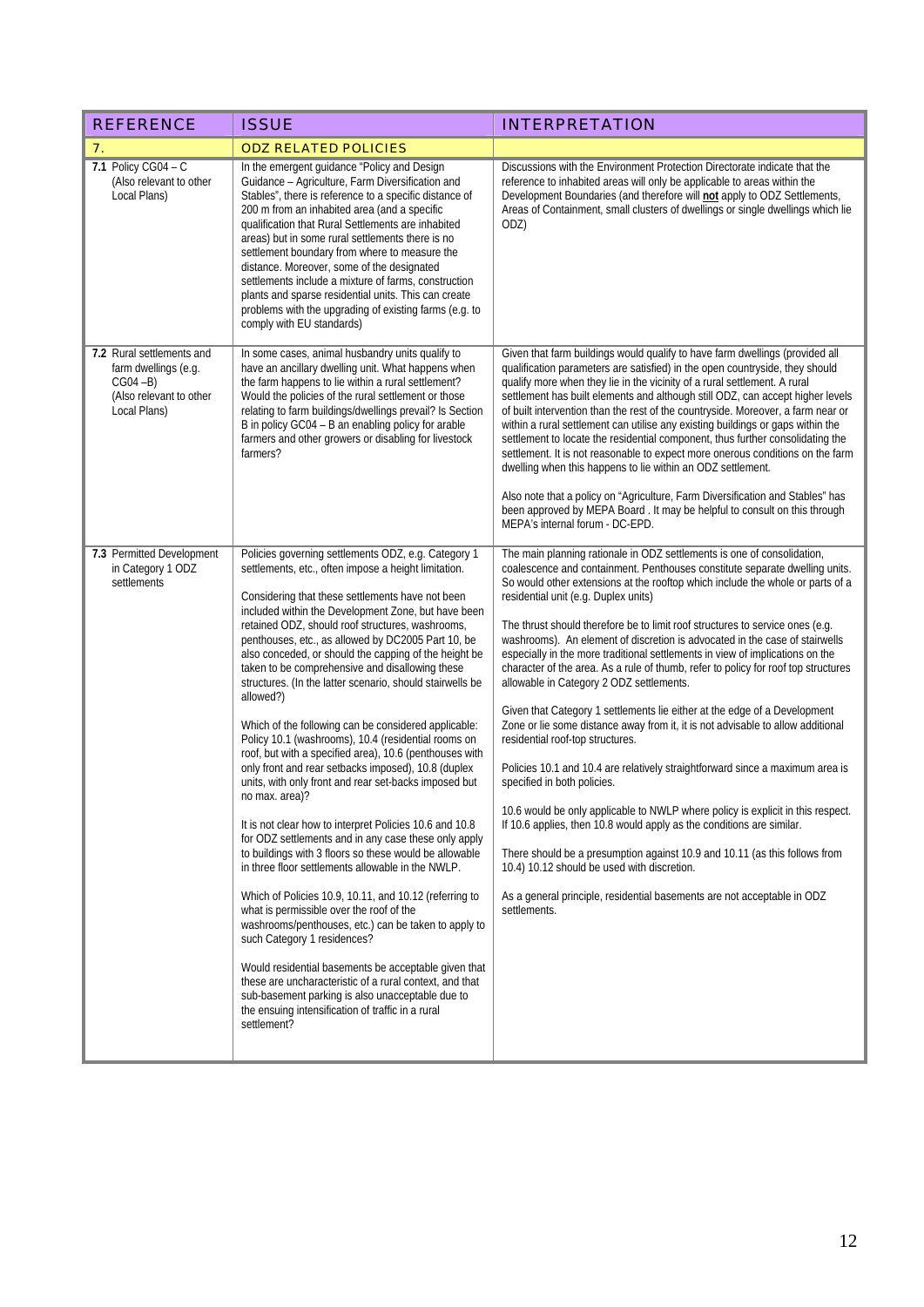| <b>REFERENCE</b>                                                           | <b>ISSUE</b>                                                                                                                                                                                                                                                                                                                                                                                                                                                                                                      | <b>INTERPRETATION</b>                                                                                                                                                                                                                                                                                                                                                                                                                                                                                                                                                                                                                                                                                                                                                                                                                                                                                                                                                                           |  |
|----------------------------------------------------------------------------|-------------------------------------------------------------------------------------------------------------------------------------------------------------------------------------------------------------------------------------------------------------------------------------------------------------------------------------------------------------------------------------------------------------------------------------------------------------------------------------------------------------------|-------------------------------------------------------------------------------------------------------------------------------------------------------------------------------------------------------------------------------------------------------------------------------------------------------------------------------------------------------------------------------------------------------------------------------------------------------------------------------------------------------------------------------------------------------------------------------------------------------------------------------------------------------------------------------------------------------------------------------------------------------------------------------------------------------------------------------------------------------------------------------------------------------------------------------------------------------------------------------------------------|--|
| $\overline{7}$ .                                                           | <b>ODZ RELATED POLICIES</b>                                                                                                                                                                                                                                                                                                                                                                                                                                                                                       |                                                                                                                                                                                                                                                                                                                                                                                                                                                                                                                                                                                                                                                                                                                                                                                                                                                                                                                                                                                                 |  |
| 7.4 Semi-basements in<br>Category 2 ODZ<br>settlements                     | There are applications in ODZ settlements where an<br>application for one floor and an underlying basement<br>are requested. This is below the height limitation of<br>two floors.                                                                                                                                                                                                                                                                                                                                | Basements (and especially semi-basements) are not seen as positive<br>contributors to the frontages of these areas, especially where the ODZ<br>settlement has traditional characteristics). Basements and semi basements<br>should therefore be avoided, even if the proposal in terms of height still lies<br>below the indicated two floors. It is important to note that a basement which is<br>accessed internally and does not result in raising of the elevation by a number<br>of courses may be favourably considered in Category 2 settlements.                                                                                                                                                                                                                                                                                                                                                                                                                                       |  |
| 7.5 DZ edge applications                                                   | What happens if there is an application for an end of<br>Development Zone plot which is not shown in DZ<br>rationalisation Maps?                                                                                                                                                                                                                                                                                                                                                                                  | DZ rationalization Maps have an Explanatory Note at the beginning.<br>Point d) of the Explanatory Note makes it clear that not all end plots are<br>indicated.<br>This extract is being reproduced for ease of reference.<br>Not all end plots and proposed minor amendments to the Temporary<br>Provisions Schemes indicated in the draft public consultation Local Plan<br>documents are shown. Unless otherwise specifically indicated, scheme<br>boundaries ending in blank party walls are considered to generally<br>qualify for an additional edge plot with a lateral side garden but these<br>would need to be determined on a case-by-case basis.<br>End of Development Zone applications on sites which previously lay in ODZ<br>areas – whether shown on the DZ Maps or otherwise, need to be processed<br>through the same procedure adopted for areas which have been added to the<br>previous Temporary Provisions Schemes boundaries through the DZ<br>rationalisation process. |  |
| 7.6 Depth of Development in<br>Category 2 ODZ<br>settlements               | Shall the boundary indicated around a Category 2<br>settlement be strictly followed or shall there be an<br>element of interpretation?                                                                                                                                                                                                                                                                                                                                                                            | Reference is made to the depth of permitted Development in Category 1 ODZ<br>settlements as well as to the depth of permitted Development within<br>Development Zones. In both cases a depth of 25 m is adopted. The maximum<br>built footprint of 150 sq. m is permissible for a qualifying plot within a Category<br>2 ODZ settlement. This would normally have a standard frontage of around 6.3<br>m. which translates to a depth of around 25m. Therefore it is reasonable to<br>assume the same depth of development for a Category 2 settlement. In cases<br>where the boundary of a Category 2 ODZ settlement is closer to a frontage<br>than 25m, then the 25m depth of the building should be assumed unless there<br>are overriding planning, environmental or safety considerations.                                                                                                                                                                                                |  |
| 7.7 Agricultural<br>Development and<br>Subdivision of<br>Agricultural Land | Would Local Plan policies related to agricultural<br>development preclude the development of agriculture-<br>related buildings/structures in Areas of Agricultural<br>Value (AAVs)? - (e.g. agricultural stores, reservoirs,<br>greenhouses, etc.)<br>The fact that the AAVs cover most of the countryside<br>and as long as these structures are supporting<br>agricultural interests, the directorate does not see<br>conflict to having them in Areas of Agricultural Value.<br>Is this interpretation correct | It is agreed that structures legitimate to agricultural activities should not be<br>considered as constituting subdivision of agricultural land.                                                                                                                                                                                                                                                                                                                                                                                                                                                                                                                                                                                                                                                                                                                                                                                                                                                |  |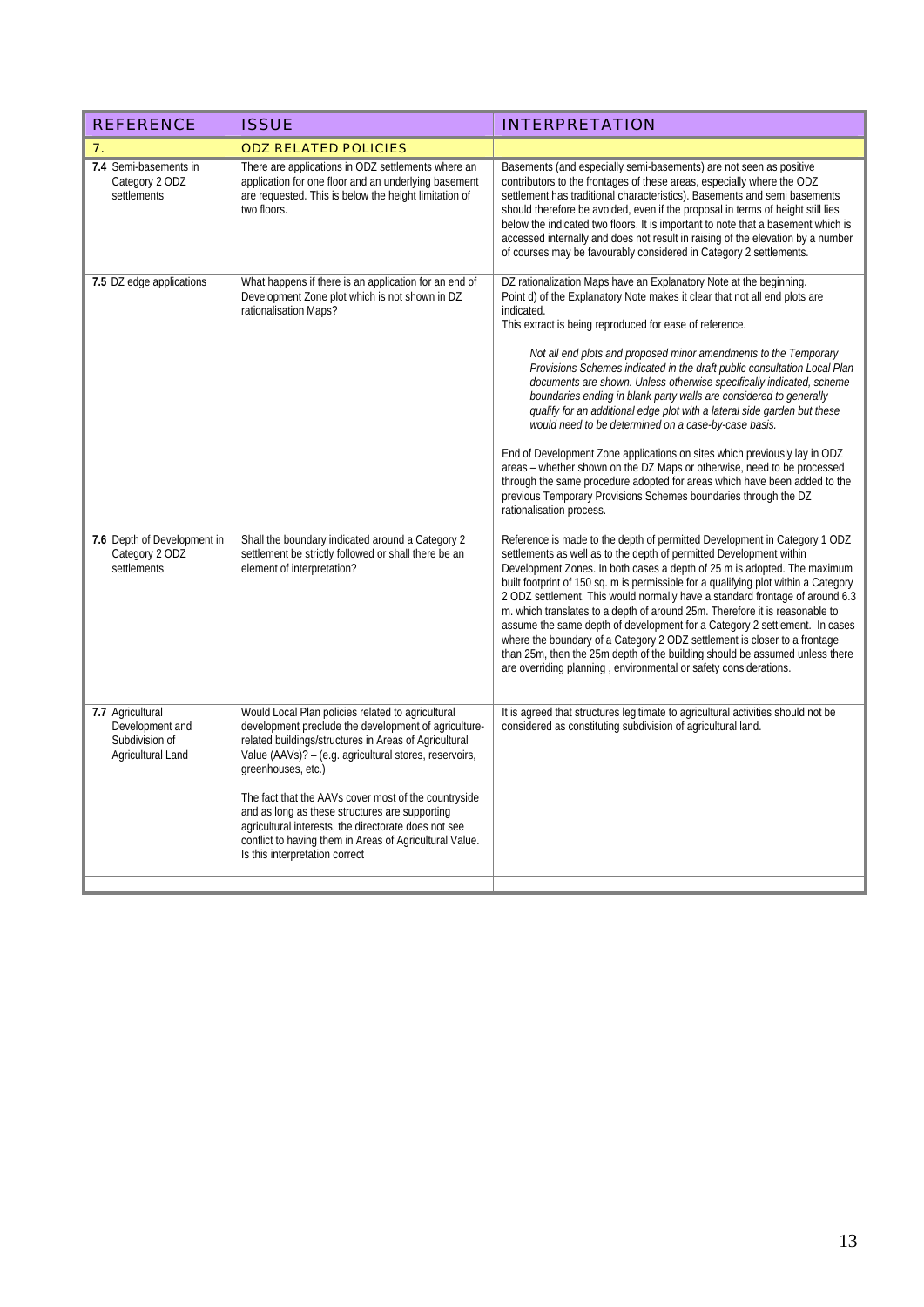| <b>REFERENCE</b>                                                                                                       | <b>ISSUE</b>                                                                                                                                                                                                                                                                                                                                                                                                                                                                                                                                                                                                                                                                                                                                                                                                                                                                                                                                                                                                                                                                                                                                                                                                                                                                                                                                                | <b>INTERPRETATION</b>                                                                                                                                                                                                                                                                                                                                                                                                                                                                                                                                                                                                                                                                                                                                                                                                                                                                       |
|------------------------------------------------------------------------------------------------------------------------|-------------------------------------------------------------------------------------------------------------------------------------------------------------------------------------------------------------------------------------------------------------------------------------------------------------------------------------------------------------------------------------------------------------------------------------------------------------------------------------------------------------------------------------------------------------------------------------------------------------------------------------------------------------------------------------------------------------------------------------------------------------------------------------------------------------------------------------------------------------------------------------------------------------------------------------------------------------------------------------------------------------------------------------------------------------------------------------------------------------------------------------------------------------------------------------------------------------------------------------------------------------------------------------------------------------------------------------------------------------|---------------------------------------------------------------------------------------------------------------------------------------------------------------------------------------------------------------------------------------------------------------------------------------------------------------------------------------------------------------------------------------------------------------------------------------------------------------------------------------------------------------------------------------------------------------------------------------------------------------------------------------------------------------------------------------------------------------------------------------------------------------------------------------------------------------------------------------------------------------------------------------------|
| 8.                                                                                                                     | <b>AREA SPECIFIC POLICIES</b>                                                                                                                                                                                                                                                                                                                                                                                                                                                                                                                                                                                                                                                                                                                                                                                                                                                                                                                                                                                                                                                                                                                                                                                                                                                                                                                               |                                                                                                                                                                                                                                                                                                                                                                                                                                                                                                                                                                                                                                                                                                                                                                                                                                                                                             |
| <b>NHLP</b><br>8.1                                                                                                     |                                                                                                                                                                                                                                                                                                                                                                                                                                                                                                                                                                                                                                                                                                                                                                                                                                                                                                                                                                                                                                                                                                                                                                                                                                                                                                                                                             |                                                                                                                                                                                                                                                                                                                                                                                                                                                                                                                                                                                                                                                                                                                                                                                                                                                                                             |
| 8.1a NHLP - NHSJ 15 -<br>Policy Interpretation<br>on the Union Club Site<br>as a candidate site for<br>tall buildings. | Would the Union Club site in Sliema qualify as a<br>candidate site for tall buildings given that it lies in a<br>residential area and that there seems to be a<br>constraint on height limitation?                                                                                                                                                                                                                                                                                                                                                                                                                                                                                                                                                                                                                                                                                                                                                                                                                                                                                                                                                                                                                                                                                                                                                          | Reference is made to policy NHSJ 15 and Map 1. The issue of inconsistencies<br>with policy NHHO01 is easily addressed because policy NHSJ 15 specifically<br>refers to the development of new hotels and this suggests tourism use. In this<br>sense the area clearly qualifies as a tourism hub and hence for tall buildings.<br>In relation to the issue of height limitation, there is no policy that restricts the<br>use of FAR in the area, either on the Union Club Site or on the surrounding<br>areas. Therefore, the statement "The scale of the proposed development is<br>consistent with the building height limitation and the character of the area" is<br>interpreted to apply principally to the design of the massing of proposals on<br>this site in relation to the surrounding areas as opposed to a strict capping on<br>development not to exceed height limitation. |
| 8.1b NHHO 01 - Msida<br>Student<br>accommodation                                                                       | Does the 'student housing priority area' zoning at<br>Msida (Map MP1) and relative policy NHMP 10<br>exclude the commercial uses which would otherwise<br>be considered acceptable in residential areas as per<br>policy NHHO 01 (ex: small offices) ?<br>Do normal Class 4 shops such as grocer, butcher, etc<br>qualify as 'student related' in terms of policy NHMP<br>10 <sup>2</sup><br>Are Class 6 uses (bar, take-away, pastizzeria, etc)<br>considered to be student-related, even though they<br>are not considered acceptable in residential areas in<br>terms of NH HO 01?                                                                                                                                                                                                                                                                                                                                                                                                                                                                                                                                                                                                                                                                                                                                                                       | In addition to the uses allowed in Policy NHHO01, student housing,<br>stationeries of any size and bookshops of any size may be allowed in such<br>areas. These areas are not considered to accommodate exclusively student<br>housing areas. The policy is promoting student accommodation due to the<br>proximity of the area to university. Policies related to Residential Areas are<br>therefore also relevant.                                                                                                                                                                                                                                                                                                                                                                                                                                                                        |
| 8.1c NHLP Maps GT2, SJ4<br>and MP2 - basements<br>and semi-basements                                                   | Is basement level (0.9m) allowed in areas where a<br>semi-basement is prohibited by the Local Plan (NHLP<br>Maps GT2, SJ4 and MP2)?                                                                                                                                                                                                                                                                                                                                                                                                                                                                                                                                                                                                                                                                                                                                                                                                                                                                                                                                                                                                                                                                                                                                                                                                                         | In accordance with Policy NHSE02, consideration needs to be given to the<br>existing building typologies on site and other self-imposed building<br>characteristics. In the light of this Policy, whether a 0.9m basement is allowed<br>or not would depend on its acceptability within the context of the site; i.e.<br>whether adjacent building have the 0.9m basement or not and whether the<br>0.9m basement would disrupt the streetscape. It must be pointed out that the<br>rationale of the policy is to safeguard existing streetscape characteristics.                                                                                                                                                                                                                                                                                                                           |
| 8.1d NHGT07 and NHSJ06<br>- redevelopment of<br>sites with less than<br>25m. frontage.                                 | Do policies NHGT07 and NHSJ06 for redevelopment<br>of sites with less than 25m frontage apply even if the<br>adjoining buildings are of a mediocre quality and/or<br>lower than the height limitation?                                                                                                                                                                                                                                                                                                                                                                                                                                                                                                                                                                                                                                                                                                                                                                                                                                                                                                                                                                                                                                                                                                                                                      | There are two main interpretation scenarios namely:<br>Where the development site has a low building to one side and a<br>a)<br>high building at the other side, in which case the proposed<br>development is to be of high quality but there should be a<br>constraint so that when an application is submitted on the<br>adjacent lower quality building, this latter intervention should<br>mimic the design of the higher quality building, or<br>Where the development site is bound on both sides by low<br>b)<br>buildings, then redevelopment should be allowed anyway since<br>there is no "existing facade design" that the proposed<br>development has to follow. Any following development would then<br>have to follow the design of the first approved building.                                                                                                              |
| 8.1e NHSE 04 and<br>interpretation of<br>receded heights                                                               | For sites located within designated UCAs, where<br>receded floors are permitted in accordance with the<br>relevant building heights and urban design Maps,<br>each receded floor is to be setback by 2m from the<br>building alignment of the underlying floor<br>notwithstanding that this may not be in accordance<br>with the provisions of DC2007. Penthouses above the<br>receded floors will not be allowed. In addition, and<br>except for townhouses on 2 floors located within the<br>Sliema UCA, a setback floor on residential buildings<br>of not more than 2 floors that are located within UCAs<br>may be permitted provided the setback floor is<br>receded by at least 2 metres from the front facade,<br>notwithstanding that this would not comply with<br>criterion 3 of para 10.5 of the DC2005. However all<br>the other criteria of para 10.5 of the DC2005 are to be<br>adhered to.<br>Can a building in Triq Sant'Elija, in the part zoned for<br>3 floors plus 1 receded (within UCA), have its<br>receded floor as a separate dwelling unit and not<br>be internally linked with the floor below. Might not<br>this be considered as a penthouse in its own right?<br>Normally a penthouse in UCA's is only given on 4<br>floors, whereas the height limitation here is 3.<br>So far a receded floor within UCA's has always been | Policy NHSE 04 refers.<br>The main difference in terms of setback between NHSE 04 and DC 2007 lies<br>with the setback distance from the building alignment. In DC2007 it is indicated<br>as 4.25m whilst in the Local Plan it is indicated as 2m. The distance indicated<br>in the Local Plan prevails. Otherwise, the provisions of Para 10.5 of DC 2007<br>would remain applicable as stipulated in the policy.                                                                                                                                                                                                                                                                                                                                                                                                                                                                          |
|                                                                                                                        | considered as additional accommodation for the floor<br>below and never a separate dwelling unit, which<br>would be called a penthouse.                                                                                                                                                                                                                                                                                                                                                                                                                                                                                                                                                                                                                                                                                                                                                                                                                                                                                                                                                                                                                                                                                                                                                                                                                     | 14                                                                                                                                                                                                                                                                                                                                                                                                                                                                                                                                                                                                                                                                                                                                                                                                                                                                                          |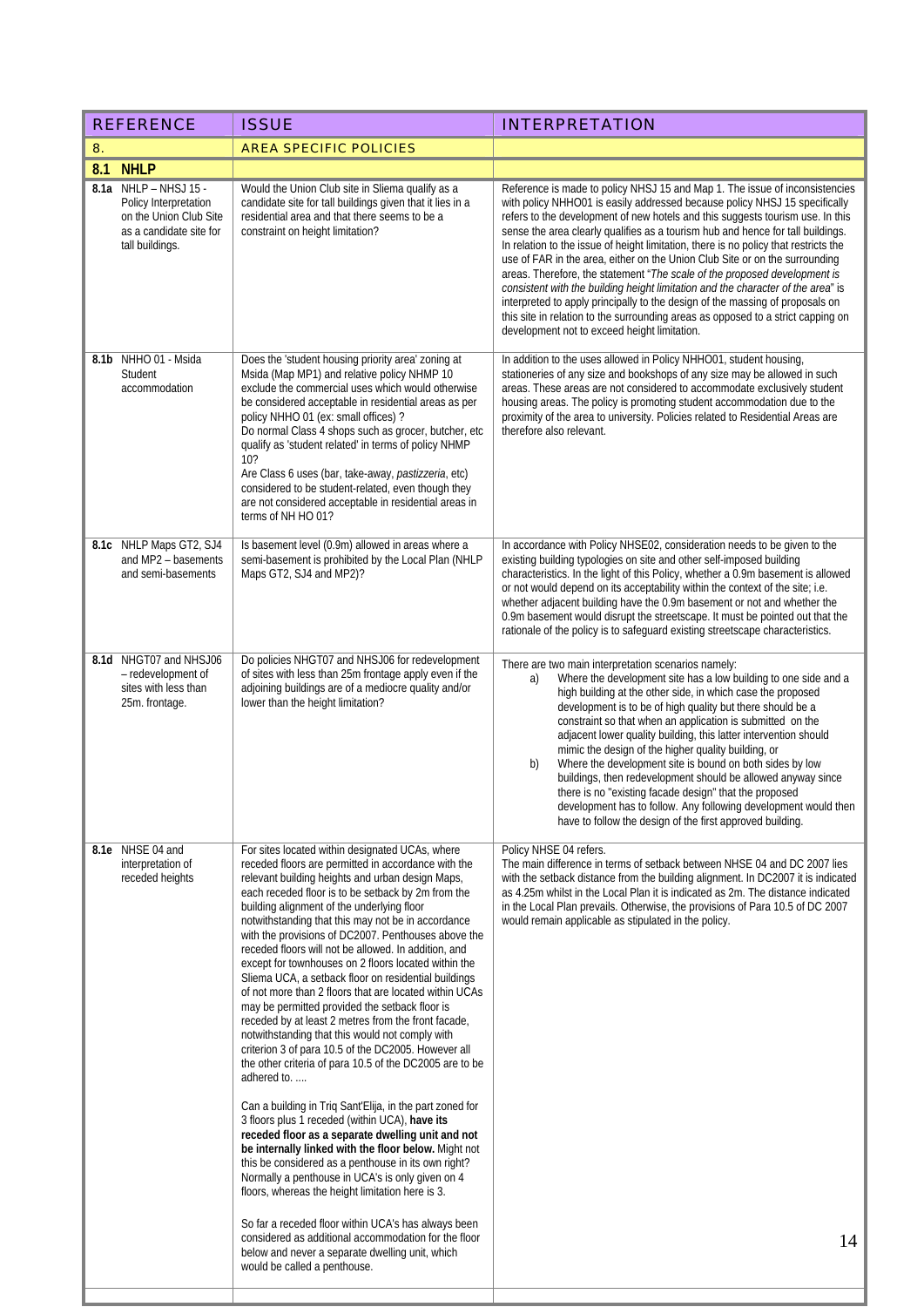| <b>REFERENCE</b>                                                | <b>ISSUE</b>                                                                                                                                                                                                                                                                                                                                                                                                                     | <b>INTERPRETATION</b>                                                                                                                                                                                                                                                                                                                                                                                                                                                                                                                                                                                                                                                                                                                                                                                                                                                                                                                                                                                                                                                                                                                                                                                                                  |
|-----------------------------------------------------------------|----------------------------------------------------------------------------------------------------------------------------------------------------------------------------------------------------------------------------------------------------------------------------------------------------------------------------------------------------------------------------------------------------------------------------------|----------------------------------------------------------------------------------------------------------------------------------------------------------------------------------------------------------------------------------------------------------------------------------------------------------------------------------------------------------------------------------------------------------------------------------------------------------------------------------------------------------------------------------------------------------------------------------------------------------------------------------------------------------------------------------------------------------------------------------------------------------------------------------------------------------------------------------------------------------------------------------------------------------------------------------------------------------------------------------------------------------------------------------------------------------------------------------------------------------------------------------------------------------------------------------------------------------------------------------------|
| 8.2 NWLP                                                        |                                                                                                                                                                                                                                                                                                                                                                                                                                  |                                                                                                                                                                                                                                                                                                                                                                                                                                                                                                                                                                                                                                                                                                                                                                                                                                                                                                                                                                                                                                                                                                                                                                                                                                        |
| 8.2a NWLP - High Ridge<br>Mellieha - villa area<br>conditions   | Table 3.2 of the DC2005 Policy 3.2 does not include<br>High Ridge Villas and shows two "types" of High<br>Ridge Bungalows: one with 30% coverage and one<br>with 40% coverage.<br>Clarification is required with respect to the type of<br>development that can be permitted within the area<br>identified in the Local Plan as High Ridge Villas (Map<br>25) particularly the site coverage, and location of<br>garage (BL/SC). | Original policy reference in draft NWLP was to DC 2000 and in which there<br>was reference to High Ridge Villas. These conditions were however omitted in<br>Table 3.2 of the DC 2005 Policy 3.2.<br>In Table 3.2 in the DC2000, High Ridge Villas are listed with a 30% site<br>coverage. This should be assumed to be the coverage for High Ridge Villas.<br>This revision has been incorporated in Policy and Design Guidance 2007,<br>Table 3.2.                                                                                                                                                                                                                                                                                                                                                                                                                                                                                                                                                                                                                                                                                                                                                                                   |
| 8.2b NWLP - Policy NWSP<br>11                                   | How does this policy get implemented?                                                                                                                                                                                                                                                                                                                                                                                            | The zoning for this and similar areas has been changed through the Local<br>Plan. However three main conditions would need to be satisfied before the<br>provisions of the policy can take effect.<br>The zoning conditions would need to be changed through an<br>a)<br>application covering the relevant land parcel in question.<br>Applications on parts of the land parcels specifically indicated<br>through the NWLP would not be deemed sufficient to qualify to<br>trigger the contemplated change in zoning<br>The consent of the owners of 75% of the resulting developable<br>b)<br>floor area. For interpretation purposes, a sub-parcel which is co-<br>owned is considered as one owner. The consent of owners on the<br>indicated parcels of land, who are already enjoying zoning<br>conditions similar or better than those contemplated by the<br>change of zoning, would not be required. Moreover, the area on<br>which these latter owners occupy property shall not be deemed to<br>count towards the "75%" calculation.<br>Once the change in zoning is effected through the PC application guided by<br>LN 71/07, applications for a full development permit can be processed through<br>the normal channels. |
| 8.2c NWLP - NWUS 5<br><b>Building Heights in</b><br><b>UCAs</b> | Policy NWUS 5 indicates that Guidelines regarding<br>additional floors and building heights contained in<br>"Development Control within Urban Conservation<br>Areas 1995" should take precedence over building<br>heights in certain localities within the NWLP. How<br>should this be interpreted?                                                                                                                              | This policy makes reference to Development Control within Urban<br>Conservation Areas 1995 and that this should predominate over the indicated<br>building heights. Reference to the section relating to additional storeys in the<br>Guidance relates to quidance on Grades 1, 2 and 3 buildings. For level 1<br>buildings, no additional storeys are allowable. For Grade 2 buildings, the<br>direction is to consider the possibility to achieve the designated height<br>limitation through recessing. For Grade 3 buildings the direction is to normally<br>respect the adjoining streetscape. As far as correlation with the surrounding<br>streetscape is concerned, Grade 3 is more onerous than Grade 2 and this is a<br>contradiction. Therefore the policy should be interpreted that for scheduled<br>buildings (including all non-scheduled buildings within UCA), provisions less<br>onerous than those applicable to Grade 2 buildings should be applied. There is<br>also the intention to revise the policy on Development Control in UCAs (1995)<br>to better reflect the situation arising from the approval of the Local Plans.                                                                                    |
| 8.2d NWTO5 - Guest<br>Houses and Holiday<br>Flats               | Does policy NWTO5 allow holiday flats?                                                                                                                                                                                                                                                                                                                                                                                           | Holiday flats do not constitute a defined use class and are therefore interpreted<br>to fall under Use Class 1- residential development                                                                                                                                                                                                                                                                                                                                                                                                                                                                                                                                                                                                                                                                                                                                                                                                                                                                                                                                                                                                                                                                                                |
| 8.2e Policy NWRB2-<br><b>Excavations in Rabat</b>               | Policy NWRB2 is contradictory in that it adopts a<br>presumption against excavations in Rabat but then<br>requires evidence that such space is not detrimental<br>to archaeology                                                                                                                                                                                                                                                 | There is no contradiction in NWRB 2. It establishes a "general presumption"<br>against excavations which means that such works would be allowed if there<br>are no reasons to the contrary, such as archaeological finds and water<br>sources.                                                                                                                                                                                                                                                                                                                                                                                                                                                                                                                                                                                                                                                                                                                                                                                                                                                                                                                                                                                         |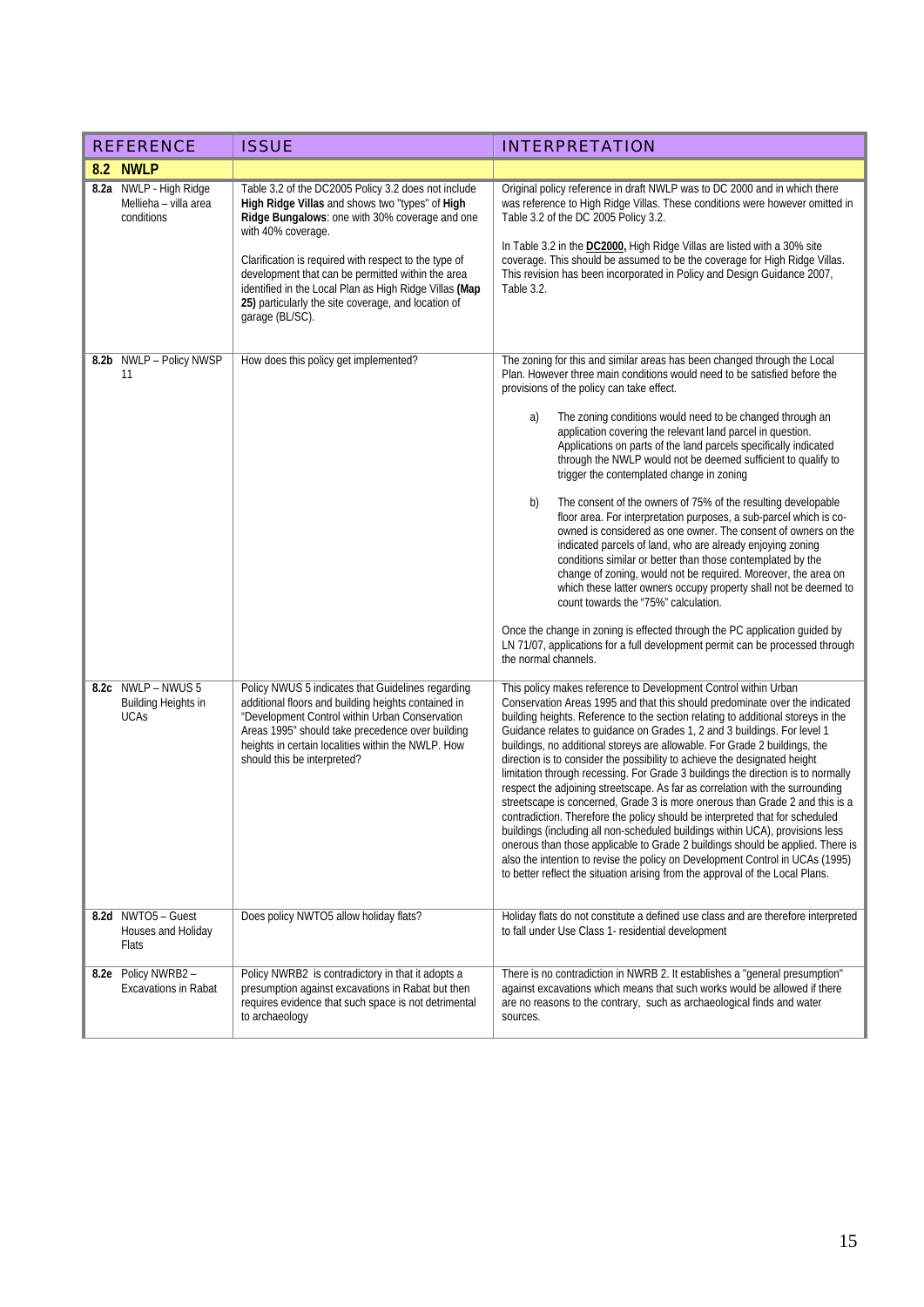| <b>REFERENCE</b>                                                               | <b>ISSUE</b>                                                                                                                                                                                                                                                                                                                                                                                                                                                                                                          | <b>INTERPRETATION</b>                                                                                                                                                                                                                                                                                                                           |
|--------------------------------------------------------------------------------|-----------------------------------------------------------------------------------------------------------------------------------------------------------------------------------------------------------------------------------------------------------------------------------------------------------------------------------------------------------------------------------------------------------------------------------------------------------------------------------------------------------------------|-------------------------------------------------------------------------------------------------------------------------------------------------------------------------------------------------------------------------------------------------------------------------------------------------------------------------------------------------|
| 8.3 CMLP                                                                       |                                                                                                                                                                                                                                                                                                                                                                                                                                                                                                                       |                                                                                                                                                                                                                                                                                                                                                 |
| 8.3a Para 12.1.17                                                              | Para 12.1.17 leads one to assume that the existing<br>caravan site at Bahar ic-Caghag will be upgraded but<br>not relocated.                                                                                                                                                                                                                                                                                                                                                                                          | Map NAM3 indicates that a caravan site will be established next to I-Ghadira s-<br>Safra. Furthermore, Map NAM 4 totally disregards the existing caravan site.<br>Therefore the relocation aspect is indicated in other areas of the plan.                                                                                                      |
| Map BKM4 Building<br>8.3 <sub>b</sub><br>Heights for<br><b>Commercial Uses</b> | Map BKM4; No building height limitations have been<br>indicated for the Mriehel Industrial area, the<br>assumption being that building heights for this<br>industrial area can be regulated by Policy 14.3 of the<br>DC 2005. However there are areas within the Mriehel<br>Industrial Estate that have been rezoned to<br>commercial uses and therefore strictly speaking are<br>not regulated by Policy 14.3 of the DC02005. These<br>commercial areas do hot have their height limitation<br>requlated in any way. | Given that height limitations are being indicated for the Mosta, Qormi and<br>Santa Venera Industrial Areas, the height for other structures at Mriehel should<br>be similar. In cases where height limitation is not indicated, the building height<br>comparison should be made with areas in the vicinity with similar zoning<br>conditions. |
| 8.3c HA05 - Hamrun<br><b>Design Priority Areas</b>                             | How is the term "floor heights" interpreted in this<br>policy?                                                                                                                                                                                                                                                                                                                                                                                                                                                        | "floor heights" means "floor to floor heights" and does not mean building<br>heights. The same applies to other Design Priority Areas.                                                                                                                                                                                                          |
| 8.3d MO04 - Height<br>Limitation                                               | Is height limitation indicated for this industrial area<br>applicable to Areas of Containment?                                                                                                                                                                                                                                                                                                                                                                                                                        | MO04 - This Policy refers to the industrial areas within scheme as indicated in<br>the Area Policy Map and not to the Area of Containment. This is clear from the<br>wording of the Policy.                                                                                                                                                     |
| 8.3e MOM6-Height<br><b>Limitation Eucharistic</b><br>Congress Road,<br>Mosta   | Guidance is needed on the depth between the UCA<br>and the three floor + penthouse in Eucharistic<br>Congress Street - Mosta                                                                                                                                                                                                                                                                                                                                                                                          | The UCA should extend to a locus 10 m away from the UCA facades along<br>Eucharistic Congress Road. This is based on the visibility of a 3m overlying<br>structure, the topmost part of which is just visible to a person 2 m tall standing<br>against the opposite frontages                                                                   |

| <b>REFERENCE</b>   | <b>ISSUE</b> | <b>INTERPRETATION</b> |
|--------------------|--------------|-----------------------|
| 8.4<br><b>SMLP</b> |              |                       |
|                    |              |                       |
|                    |              |                       |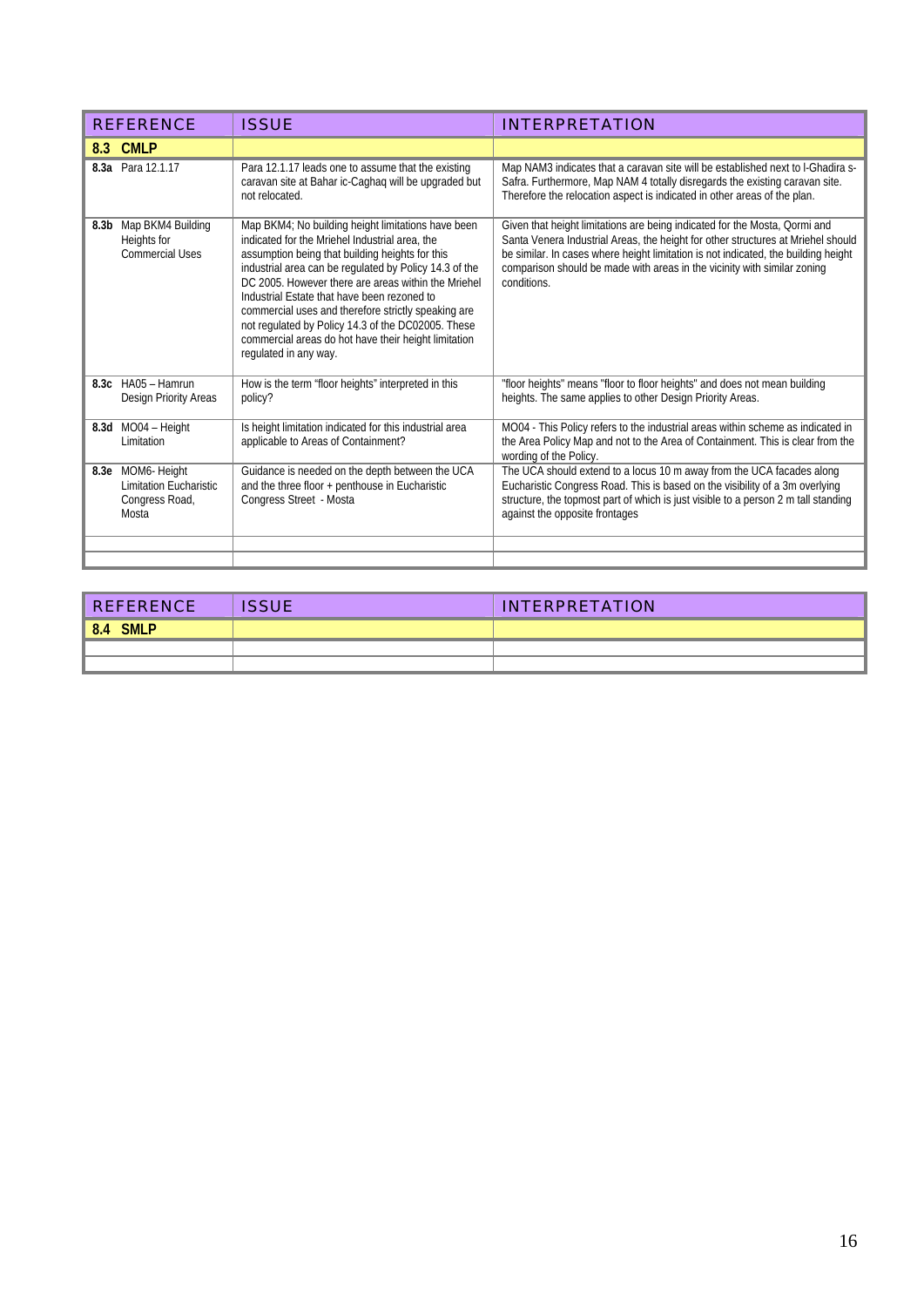|          | <b>REFERENCE</b>                                                 | <b>ISSUE</b>                                                                                                                                                                                                                                                                                                                                                                                                                                                                                                                 | <b>INTERPRETATION</b>                                                                                                                                                                                                                                                                                                                                                                                                                                                                                                                                                                                                                                                                                                                                                                                                                                                                                                                                                                                                                                                                                                                                                                                                                                                                                                                                                                                                                                                                                                                                                                                                                                                                                                                                                                                                                                                                                                                                                                                                                                                                                                                                                                                                                                                                                                                                                                                    |
|----------|------------------------------------------------------------------|------------------------------------------------------------------------------------------------------------------------------------------------------------------------------------------------------------------------------------------------------------------------------------------------------------------------------------------------------------------------------------------------------------------------------------------------------------------------------------------------------------------------------|----------------------------------------------------------------------------------------------------------------------------------------------------------------------------------------------------------------------------------------------------------------------------------------------------------------------------------------------------------------------------------------------------------------------------------------------------------------------------------------------------------------------------------------------------------------------------------------------------------------------------------------------------------------------------------------------------------------------------------------------------------------------------------------------------------------------------------------------------------------------------------------------------------------------------------------------------------------------------------------------------------------------------------------------------------------------------------------------------------------------------------------------------------------------------------------------------------------------------------------------------------------------------------------------------------------------------------------------------------------------------------------------------------------------------------------------------------------------------------------------------------------------------------------------------------------------------------------------------------------------------------------------------------------------------------------------------------------------------------------------------------------------------------------------------------------------------------------------------------------------------------------------------------------------------------------------------------------------------------------------------------------------------------------------------------------------------------------------------------------------------------------------------------------------------------------------------------------------------------------------------------------------------------------------------------------------------------------------------------------------------------------------------------|
| 8.5 GCLP |                                                                  |                                                                                                                                                                                                                                                                                                                                                                                                                                                                                                                              |                                                                                                                                                                                                                                                                                                                                                                                                                                                                                                                                                                                                                                                                                                                                                                                                                                                                                                                                                                                                                                                                                                                                                                                                                                                                                                                                                                                                                                                                                                                                                                                                                                                                                                                                                                                                                                                                                                                                                                                                                                                                                                                                                                                                                                                                                                                                                                                                          |
|          | 8.5a Interpretation of actual<br>extent of GZ-EDGE 1<br>policies | There are cases where a number of plots are lying<br>roughly parallel to the Development Boundary and<br>these are all included in the GCLP to qualify in terms<br>of DZ-EDGE 1 policy.                                                                                                                                                                                                                                                                                                                                      | The aim behind DZ-EDGE policies was to achieve a smooth transition<br>between the Development Zone and the picturesque countryside in Gozo.<br>Unless the public consultation exercise or other evidence indicated otherwise,<br>a depth of around 1 plot lying perpendicular to the Development Zone was<br>assumed. However, there are cases where plots lie parallel to the<br>development zone. In such cases, only the plot immediately adjacent to the<br>Development Zone should qualify in terms of DZ-EDGE policies. It is important<br>to note the proviso on the Maps which allows for a degree of qualified<br>interpretation. However, in all cases, the case officer should consult with<br>Forward Planning to obtain an opinion on interpretation.                                                                                                                                                                                                                                                                                                                                                                                                                                                                                                                                                                                                                                                                                                                                                                                                                                                                                                                                                                                                                                                                                                                                                                                                                                                                                                                                                                                                                                                                                                                                                                                                                                       |
|          | 8.5b GZ-RLST-1-<br>interpretation of<br>basement                 | GZ-RLST-1 states that the height limitation in<br>Category 1 ODZ Settlements is "two floors without<br>underlying basement". Does the underlying<br>basement refer to basement above street level? Or if<br>the basement is completely below street level it is<br>acceptable?                                                                                                                                                                                                                                               | A basement completely under street level is acceptable as the aim of the<br>policy was to safeguard the local rural streetscape. Care must be however<br>exercised in situations where there is a considerable difference in level<br>between the front elevation and the back elevation of the building, in which<br>case, the context of the adjoining buildings at the back elevation also needs to<br>be taken into account.                                                                                                                                                                                                                                                                                                                                                                                                                                                                                                                                                                                                                                                                                                                                                                                                                                                                                                                                                                                                                                                                                                                                                                                                                                                                                                                                                                                                                                                                                                                                                                                                                                                                                                                                                                                                                                                                                                                                                                         |
|          | 8.5c Map 14.12-C -<br>interpretation of 4.25m<br>recess          | Map 14.12.-C includes an area around the Xaghra<br>Circle with a grey band. The legend indicates that<br>"only where penthouses are permissible, building<br>height to be recessed by 4.25 metres from back<br>elevation." Does this mean that the second floor is to<br>be setback by 4.25 metres from the back elevation?<br>Or does the 4.25m setback refer to the usual 1.8<br>metre setback required at penthouse level and this is<br>being extended to 4.25m?                                                         | The policy refers only to penthouses and not to other floors ie. a recess of<br>4.25m instead of the normal 1.8m. The 4.25m setback from the front would<br>also be applicable.                                                                                                                                                                                                                                                                                                                                                                                                                                                                                                                                                                                                                                                                                                                                                                                                                                                                                                                                                                                                                                                                                                                                                                                                                                                                                                                                                                                                                                                                                                                                                                                                                                                                                                                                                                                                                                                                                                                                                                                                                                                                                                                                                                                                                          |
|          | 8.5d Interpretation of GZ-<br>EDGE-1 and GZ-<br>EDGE-2           | Cross reference to Appendix 1 in Policy GZ-EDGE-1<br>and GZ-EDGE-2 not clear.                                                                                                                                                                                                                                                                                                                                                                                                                                                | Refer to Section 3 in Appendix 1 on page 171-173 for Interpretation.                                                                                                                                                                                                                                                                                                                                                                                                                                                                                                                                                                                                                                                                                                                                                                                                                                                                                                                                                                                                                                                                                                                                                                                                                                                                                                                                                                                                                                                                                                                                                                                                                                                                                                                                                                                                                                                                                                                                                                                                                                                                                                                                                                                                                                                                                                                                     |
|          |                                                                  |                                                                                                                                                                                                                                                                                                                                                                                                                                                                                                                              |                                                                                                                                                                                                                                                                                                                                                                                                                                                                                                                                                                                                                                                                                                                                                                                                                                                                                                                                                                                                                                                                                                                                                                                                                                                                                                                                                                                                                                                                                                                                                                                                                                                                                                                                                                                                                                                                                                                                                                                                                                                                                                                                                                                                                                                                                                                                                                                                          |
|          | 8.5e Interpretation of policy<br>GZ-Zbug-1                       | 100 sq. m interpretation for Marsalforn in Gozo in<br>policy GZ-Zbug-1. What happens when there are two<br>plots which have more than 100 sq. m footprint and<br>these are separated by a plot having less than 100 sq.<br>m if the intervening plot applies for development<br>permission. According to the policy as written, no<br>development can be allowable in this area unless the<br>footprint is more than 100 sq. m and this could result<br>in two unsightly party walls and an unsightly gap in the<br>skyline. | Reference to the supporting text to the policy indicates the rationale of the<br>policy to ensure a minimum standard. The following interpretation should be<br>given when applying policy GZ-Zbug-1.<br>1)<br>The 100 sq. m. condition will be applicable to Development Planning<br>Applications (DPAs) involving development on vacant sites and<br>proposals to demolish an existing building and erecting a replacement<br>building<br>In cases where a non-residual vacant site does not satisfy conditions of<br>2)<br>either GZ-Zbug-1 (a) or (b), and it is proven that restricted dimensions of<br>the vacant site did not result through interventions (including those<br>arising from development planning permits or actual construction) after<br>the approval date of the GCLP, then through policy GZ-GNPR-1 (c) and<br>(d), one may interpret through the provisions of planning policy NHGT07<br>in the NHLP, as applicable to such cases. In such cases, the penthouse<br>would not be allowable unless the floor below the penthouse level is not<br>integrated as a duplex unit as indicated in 3) below. Note: for the<br>purpose of this interpretation, a residual site is a site which may be left<br>over after the rest of the vacant site is parcelled into plots which satisfy<br>the minimum dimensions required by GZ-Zbug-1<br>In cases where the Development Planning application involves the<br>3)<br>addition of storeys over the existing built structure, up till the allowable<br>height limitation, the proposed building will be allowed to reach height<br>limitation provided that the thrust of policy NHGT07 in the NHLP is<br>observed. In such cases, if the proposal includes a residential unit which<br>overall has a covered floor space exceeding 100 square meters (e.g. a<br>duplex unit), then additional floors up to and including the penthouse<br>level may be considered provided that:<br>The access to the upper level of the duplex unit needs to be<br>a)<br>clearly indicated as occurring from within the residential unit<br>(and not from common circulation areas) and;<br>After planning permission is awarded, requests to sanction<br>b)<br>"as built" will not be favourably considered if it transpires that<br>the "as built" version would allow conversion of the duplex<br>unit into two or more separate dwelling units. |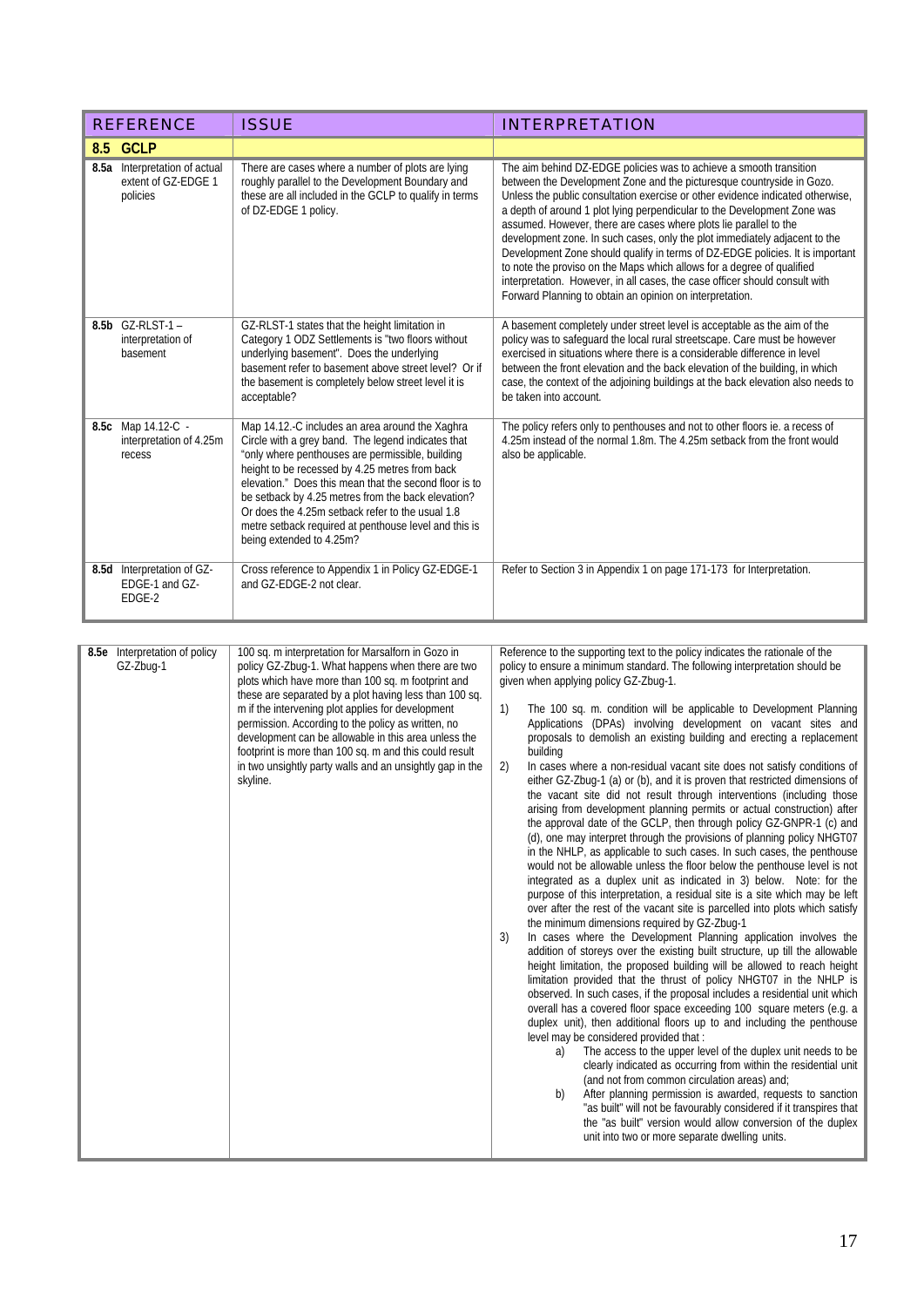## B. PROCEDURE

| <b>REFERENCE</b>                                                                                                                                                                            | <b>OLD</b><br><b>PROCEDURE</b>                                            | <b>NEW PROCEDURE</b>                                                                                                                                                                                                                                                                                                                                                                                                                                     | <b>REMARKS</b>                                                                                                                                                                                                                                                            |
|---------------------------------------------------------------------------------------------------------------------------------------------------------------------------------------------|---------------------------------------------------------------------------|----------------------------------------------------------------------------------------------------------------------------------------------------------------------------------------------------------------------------------------------------------------------------------------------------------------------------------------------------------------------------------------------------------------------------------------------------------|---------------------------------------------------------------------------------------------------------------------------------------------------------------------------------------------------------------------------------------------------------------------------|
| What happens when I come<br>1.<br>across an error in a local<br>plan?                                                                                                                       | N/a                                                                       | Send an e-mail to "Planning Queries" including<br>details of the difficulty with interpretation,<br>procedure, etc.                                                                                                                                                                                                                                                                                                                                      | The feedback from these e-mails will be<br>discussed internally and formalised through<br>dissemination through an internal folder. Later<br>on, a folder based on similar lines would be<br>available through the MEPA website.                                          |
| What happens when there is<br>2.<br>a contradiction between Maps<br>in a Local Plan?                                                                                                        | N/a                                                                       | Send an e-mail to "Planning Queries" including<br>details of the difficulty with interpretation,<br>procedure etc.                                                                                                                                                                                                                                                                                                                                       | The feedback from these e-mails will be<br>discussed internally and formalised through<br>dissemination through an internal folder. Later<br>on, a folder based on similar lines would be<br>available through the MEPA website.                                          |
| How shall applications which<br>3.<br>were previously ODZ but<br>which have been now<br>included within the<br>Development Zone through<br>the Parliamentary resolution<br>to be processed? | N/a                                                                       | These need to be processed separately from the<br>rest of the applications. The procedure for<br>addressing these applications is guided through<br>the provision of LN71/07                                                                                                                                                                                                                                                                             | Layout, zoning, alignment and other planning<br>parameters will, in most cases, be determined<br>through a PC application. The procedure<br>outlined in LN71/07 will now apply.                                                                                           |
| The Local Plans do not show<br>$\overline{4}$ .<br>conditions for alignment front<br>gardens, etc. What should be<br>referred to in order to<br>determine these parameters?                 | Looking up the TPS data<br>to determine there was a<br>front garden, etc. | Still look up TPS data. TPS data should be<br>regularly updated to factor for approvals<br>emerging from PC applications etc. Each<br>approved PC application should be cross<br>referenced to the Map server database as soon<br>as possible to alert plotters and case officers of<br>the approved changes. Changes effected<br>through a PC application will in the future be<br>cross referenced to the electronic approved<br>Local Plan documents. | Initially the process of migrating data from the<br>Local Plan to the Map server is envisaged to<br>take some time. Where doubts or difficulties<br>arise, consultation should be undertaken with<br>the respective Local Plan Team Manager and<br>with Planning Control. |
|                                                                                                                                                                                             |                                                                           |                                                                                                                                                                                                                                                                                                                                                                                                                                                          |                                                                                                                                                                                                                                                                           |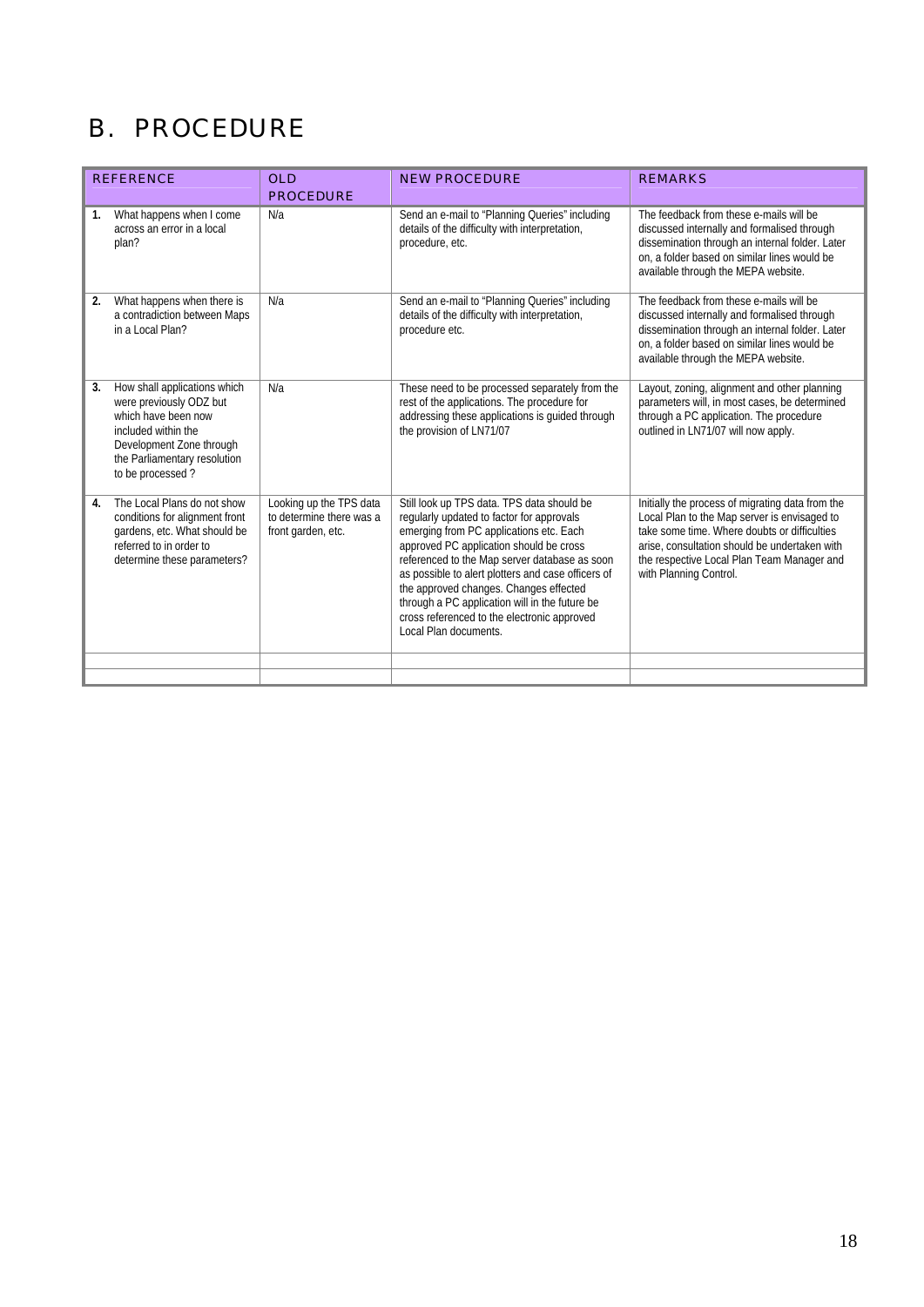## C. ERRATA CORRIGE

| <b>REFERENCE</b>                                                                                                      | <b>PAGE</b> | <b>ISSUE</b>                                                                                                                                                                                                                                                                                                                                                                                                                                                                          | <b>AMENDMENT</b>                                                                                                                                                                                                                             | <b>REMARKS</b>                                                                                                                                                                                                                                                                                                                                                                                                                                                                               |
|-----------------------------------------------------------------------------------------------------------------------|-------------|---------------------------------------------------------------------------------------------------------------------------------------------------------------------------------------------------------------------------------------------------------------------------------------------------------------------------------------------------------------------------------------------------------------------------------------------------------------------------------------|----------------------------------------------------------------------------------------------------------------------------------------------------------------------------------------------------------------------------------------------|----------------------------------------------------------------------------------------------------------------------------------------------------------------------------------------------------------------------------------------------------------------------------------------------------------------------------------------------------------------------------------------------------------------------------------------------------------------------------------------------|
| 1. General                                                                                                            |             |                                                                                                                                                                                                                                                                                                                                                                                                                                                                                       |                                                                                                                                                                                                                                              |                                                                                                                                                                                                                                                                                                                                                                                                                                                                                              |
| 1.1 All Local Plans -<br>Reference to Primary,<br>Secondary and Tertiary<br>Town Centres and<br>Neighbourhood Centres | N/a         | In the policy context, reference to<br>Primary, Secondary and Tertiary<br>Town Centres is found.                                                                                                                                                                                                                                                                                                                                                                                      |                                                                                                                                                                                                                                              | Refer to 6.3.                                                                                                                                                                                                                                                                                                                                                                                                                                                                                |
| 2. NHLP                                                                                                               |             |                                                                                                                                                                                                                                                                                                                                                                                                                                                                                       |                                                                                                                                                                                                                                              |                                                                                                                                                                                                                                                                                                                                                                                                                                                                                              |
| 2.1 Policy NHPV13 and<br>MAP PV4                                                                                      | N/a         | There is a misprint within the policy<br>text of policy NHPV13 Villa Rosa.<br>The policy direction and<br>interpretation is clear and can be<br>easily followed in the zoning of<br>NHLP (2006) Map PV4. The Map<br>however should read Letter 'I' on<br>the green area marked as public<br>open space to the east of Area B.<br>The policy text on the other hand<br>needs to refer to Zone I for 'Open<br>Area fronting the Bay' and Zone H<br>for the 'Ancillary Facilities' area. | Letter I to be shown on green area<br>on MAP PV4. Policy NHPV13 needs<br>to refer to Zone I for "Open Area<br>fronting the Bay" and Zone H for the<br>"Ancillary Facilities"                                                                 |                                                                                                                                                                                                                                                                                                                                                                                                                                                                                              |
|                                                                                                                       |             |                                                                                                                                                                                                                                                                                                                                                                                                                                                                                       |                                                                                                                                                                                                                                              |                                                                                                                                                                                                                                                                                                                                                                                                                                                                                              |
| 3. NWLP                                                                                                               |             |                                                                                                                                                                                                                                                                                                                                                                                                                                                                                       |                                                                                                                                                                                                                                              |                                                                                                                                                                                                                                                                                                                                                                                                                                                                                              |
| 3.1 NWLP Map B6.1                                                                                                     | N/a         | The change at Map B6.1 at Dingli<br>of the road north to Tac-Carruta<br>since this is without circle and is<br>not fully shown.                                                                                                                                                                                                                                                                                                                                                       | The width of the newly proposed<br>amended road should be<br>extrapolated outside the Map.                                                                                                                                                   |                                                                                                                                                                                                                                                                                                                                                                                                                                                                                              |
| 3.2 NWLP policy NWSP 4                                                                                                | p. 180      | Policy NWSP 4 in the approved<br>version of the text makes a cross<br>reference to policy NWCM 3 (i), (ii)<br>and (iv) as the approved uses on<br>the Foreshore within the<br>Entertainment Priority Area of<br>Bugibba.                                                                                                                                                                                                                                                              | In NWSP 4 cross reference should<br>be to NWCM 3 (iii), (vi) and (ix) -<br>basically Class 4, 6 and 9 uses are<br>the acceptable uses in the zone<br>covered by NWSP 4.                                                                      | This list refers to an older draft of<br>NWCM 3 and the correct cross<br>reference should be NWCM 3 (iii), (vi)<br>and (ix) - basically Class 4, 6 and 9<br>uses are the acceptable uses in the<br>zone covered by NWSP 4.                                                                                                                                                                                                                                                                   |
| 3.3 NWLP Map 28-<br>Mellieha West Building<br>Heights                                                                 | N/a         | Frontage on Triq Gnien Ingraw of<br>block between Triq is-Santwarju<br>and Triq San Pawl do not have an<br>indicated height limitation.                                                                                                                                                                                                                                                                                                                                               | Frontage on Triq Gnien Ingraw of<br>block between Triq is-Santwarju and<br>Triq San Pawl needs to have a height<br>limitation of three floors plus 3<br>courses basement. Penthouse also<br>allowed.                                         |                                                                                                                                                                                                                                                                                                                                                                                                                                                                                              |
| 3.4 NWLP Map 57 - Ghajn<br>Tuffieha Area Policy                                                                       | N/a         | Unclear boundary for site indicated<br>as "Redevelopment Area in Lieu of<br>Golf Course - Subject to<br>Development Brief"                                                                                                                                                                                                                                                                                                                                                            | The boundary of the "Redevelopment<br>Area in Lieu of Golf Course - Subject<br>to Development Brief" needs to be<br>amended to include all the site<br>covered by policy NWGT 4 in the<br>public consultation draft ie the<br>Airmalta site. |                                                                                                                                                                                                                                                                                                                                                                                                                                                                                              |
| 3.5 NWLP-Policy NWNA 7                                                                                                | p. 208      | Reference to need for Structure<br>Plan Review in last line of policy                                                                                                                                                                                                                                                                                                                                                                                                                 | The requirement for a Structure Plan<br>Review should be deleted.                                                                                                                                                                            | This area has the same features as an<br>Area of Containment. In the NWLP,<br>Areas of Containment were not deemed<br>to require a Structure Plan review in<br>view of the level of commitment present<br>in such areas. The same applies in this<br>particular area. During the Local Plan<br>MEPA board debates, MEPA has<br>confirmed that given that in general<br>committed Industrial areas have been<br>longstanding feature in the Maltese<br>countryside, and therefore they do not |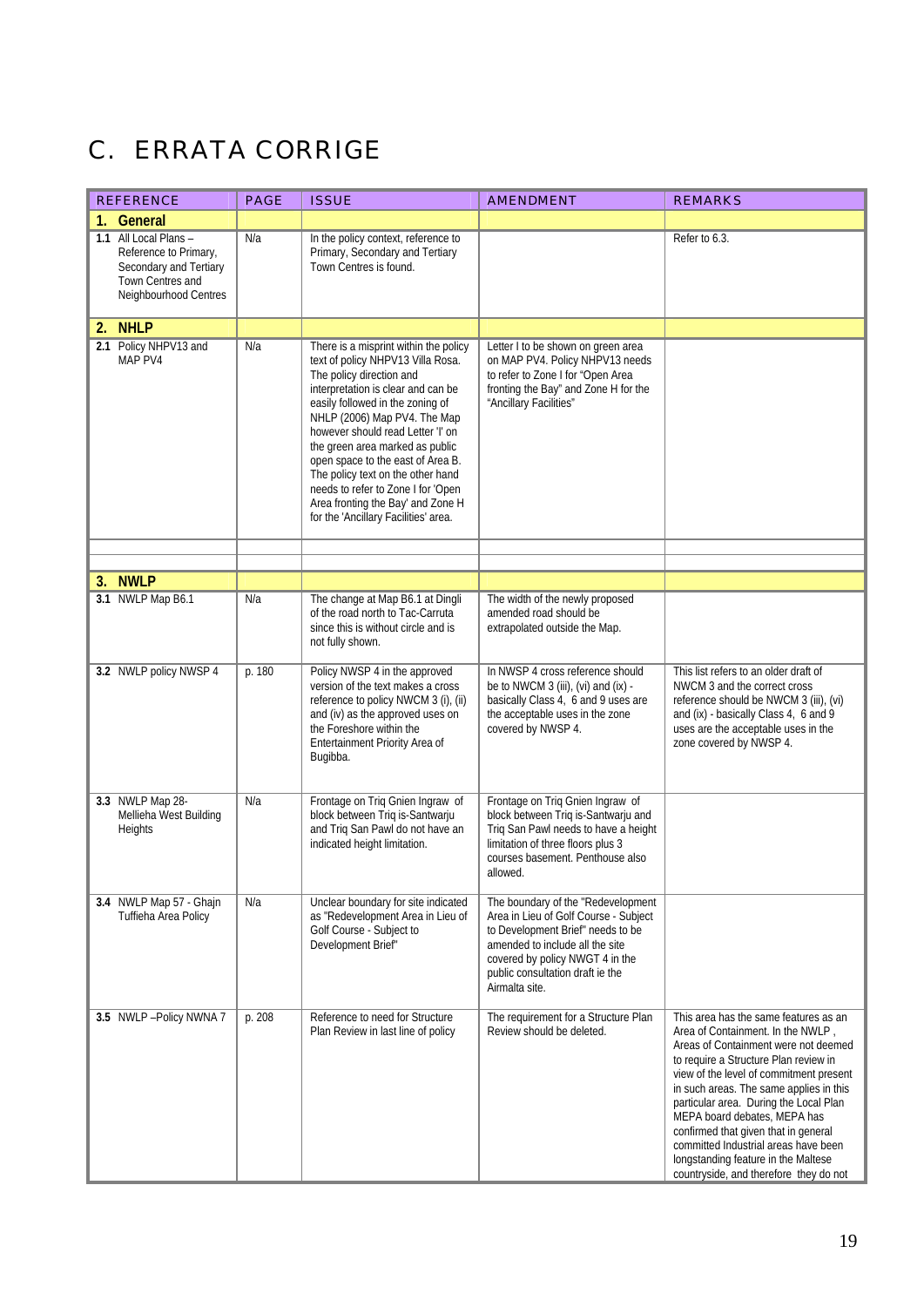| <b>REFERENCE</b>                                                                                                            | <b>PAGE</b> | <b>ISSUE</b>                                                                                                                                                                                                                                                                                                       | <b>AMENDMENT</b>                                                                                                                                                                                                                              | <b>REMARKS</b>                                                                                                                                                                                                                                                                                                                                                                                                                                                                                                                                                                                                     |
|-----------------------------------------------------------------------------------------------------------------------------|-------------|--------------------------------------------------------------------------------------------------------------------------------------------------------------------------------------------------------------------------------------------------------------------------------------------------------------------|-----------------------------------------------------------------------------------------------------------------------------------------------------------------------------------------------------------------------------------------------|--------------------------------------------------------------------------------------------------------------------------------------------------------------------------------------------------------------------------------------------------------------------------------------------------------------------------------------------------------------------------------------------------------------------------------------------------------------------------------------------------------------------------------------------------------------------------------------------------------------------|
|                                                                                                                             |             |                                                                                                                                                                                                                                                                                                                    |                                                                                                                                                                                                                                               | need to be reviewed through a Structure<br>Plan review Process.                                                                                                                                                                                                                                                                                                                                                                                                                                                                                                                                                    |
| <b>CMLP</b><br>4.                                                                                                           |             |                                                                                                                                                                                                                                                                                                                    |                                                                                                                                                                                                                                               |                                                                                                                                                                                                                                                                                                                                                                                                                                                                                                                                                                                                                    |
| 4.1 CMLP - Policy MO04<br>and MAP MOB7                                                                                      | p. 115      | There is a discrepancy between<br>the height limitation indicated by<br>policy MO04 (i.e. 3 floors plus<br>semi-basement) and that indicated<br>on MAP MOB7 (two floors)                                                                                                                                           | The provision indicated in policy<br>MO04 should prevail, subject that<br>penthouses should not be allowed in<br>this area and that development<br>adjacent to Triq id-Difiza Civili would<br>be limited to two floors for a depth of<br>25m. | The reason for having the policy prevail<br>lies with the fact that an adjacent<br>industrial area has a height limitation of<br>three floors; that adjacent residential<br>areas have a height limitation of three<br>floors and therefore it is sensible to<br>maintain the continuity aspect. However,<br>to soften the edge at Triq id-Difiza Civili,<br>a band of two floors would be sensible to<br>soften the edge of the area of<br>containment.                                                                                                                                                           |
|                                                                                                                             |             |                                                                                                                                                                                                                                                                                                                    |                                                                                                                                                                                                                                               |                                                                                                                                                                                                                                                                                                                                                                                                                                                                                                                                                                                                                    |
|                                                                                                                             |             |                                                                                                                                                                                                                                                                                                                    |                                                                                                                                                                                                                                               |                                                                                                                                                                                                                                                                                                                                                                                                                                                                                                                                                                                                                    |
| 5. SMLP                                                                                                                     |             |                                                                                                                                                                                                                                                                                                                    |                                                                                                                                                                                                                                               |                                                                                                                                                                                                                                                                                                                                                                                                                                                                                                                                                                                                                    |
| 5.1 SMLP Maps ZN 1,2 and<br>4                                                                                               | N/a         | There is a mistake of the size of<br>the green area at Misrah Mikiel<br>Anton Vassalli, Zejtun on the Local<br>Plan document at Maps ZN 1,2 & 4<br>There is no indicated changes to<br>the scheme at appendix A.                                                                                                   | Green area as shown in TPS should<br>apply.                                                                                                                                                                                                   | The TPS shows a smaller green area<br>since part of it was given for<br>development.                                                                                                                                                                                                                                                                                                                                                                                                                                                                                                                               |
| 5.2 SMLP Policy SMHO 02                                                                                                     | p. 28       | States that 'in the residential areas<br>of Kirkop  and Xghajra no<br>dwelling unit will be permitted<br>having a net floor area less than<br>120m <sup>2</sup> . However, where proposals<br>will result in the creation of more<br>than two units on the same<br>footprint, smaller units may be<br>permitted '. | Should read "However, where<br>proposals will result in the creation<br>of NOT more than two units on the<br>same footprint, smaller units may be<br>permitted '.                                                                             | The idea was to give a degree of<br>flexibility to smaller scale development<br>for individual owners who to have<br>smaller built footprint but a greater<br>degree of private open space.                                                                                                                                                                                                                                                                                                                                                                                                                        |
| 5.3 SMLP - Policies SMSE<br>06, SMSE 07 -<br>Category 1 and<br>Category 2 ODZ<br>settlements                                | p. 13-16    | Reference to requirement that<br>these settlements are to be<br>considered during the next<br>Structure Plan Review                                                                                                                                                                                                | In line with the rest of the Local<br>Plans, the requirement for a<br>Structure Plan Review should be<br>deleted.                                                                                                                             | Practically all the ODZ settlements were<br>in place by the time the current Structure<br>plan was approved way back in 1992<br>and therefore constitute "existing<br>development". Their planning status has<br>long been debated within MEPA. The<br>published Rural Topic Paper confirms<br>their legitimacy as elements within the<br>Maltese countryside. During the Local<br>Plan MEPA board debates, MEPA has<br>confirmed that given that in general<br>these have been longstanding feature in<br>the Maltese countryside, they do not<br>need to be reviewed through a Structure<br>Plan review Process. |
| 5.4 SMLP - SMHF 02 - Hal<br>Far Transport and<br>Access Improvement<br>Policy                                               | p. 199      | Internal road network has been<br>removed from policy MAP HF 1 but<br>reference to it is still made in policy<br>SMHF 02.                                                                                                                                                                                          | Since internal road network has been<br>removed from policy MAP HF 1 first<br>sentence in second paragraph in<br>policy SMHF 02 is to be deleted.                                                                                             |                                                                                                                                                                                                                                                                                                                                                                                                                                                                                                                                                                                                                    |
| 5.5 SMLP - MAP GH 2 -<br><b>Building Heights Ghaxaq</b>                                                                     | N/a         | Alignment at Trig il-Barbazzal<br>(Ghaxaq) on Building Heights Map<br>GH 2 does not reflect the<br>amendment made in MAP GH A3.                                                                                                                                                                                    | Proposal at Triq il-Barbazzal<br>(Ghaxaq) on MAP GH 2 should<br>reflect amendment in MAP GH A3.                                                                                                                                               |                                                                                                                                                                                                                                                                                                                                                                                                                                                                                                                                                                                                                    |
| SMLP - Maps KI1,<br>5.6<br>MA3, QR3, SI4 and<br>SI5. - Environmental<br>Constraints Map -<br>reference to policy<br>SMIA 09 | N/a         | Incorrect reference to policy SMIA<br>09 in in Maps KI1, MA3, QR3, SI4<br>and SI5                                                                                                                                                                                                                                  | The correct reference in Maps<br>should be SMIA 11 instead of SMIA<br>09.                                                                                                                                                                     |                                                                                                                                                                                                                                                                                                                                                                                                                                                                                                                                                                                                                    |